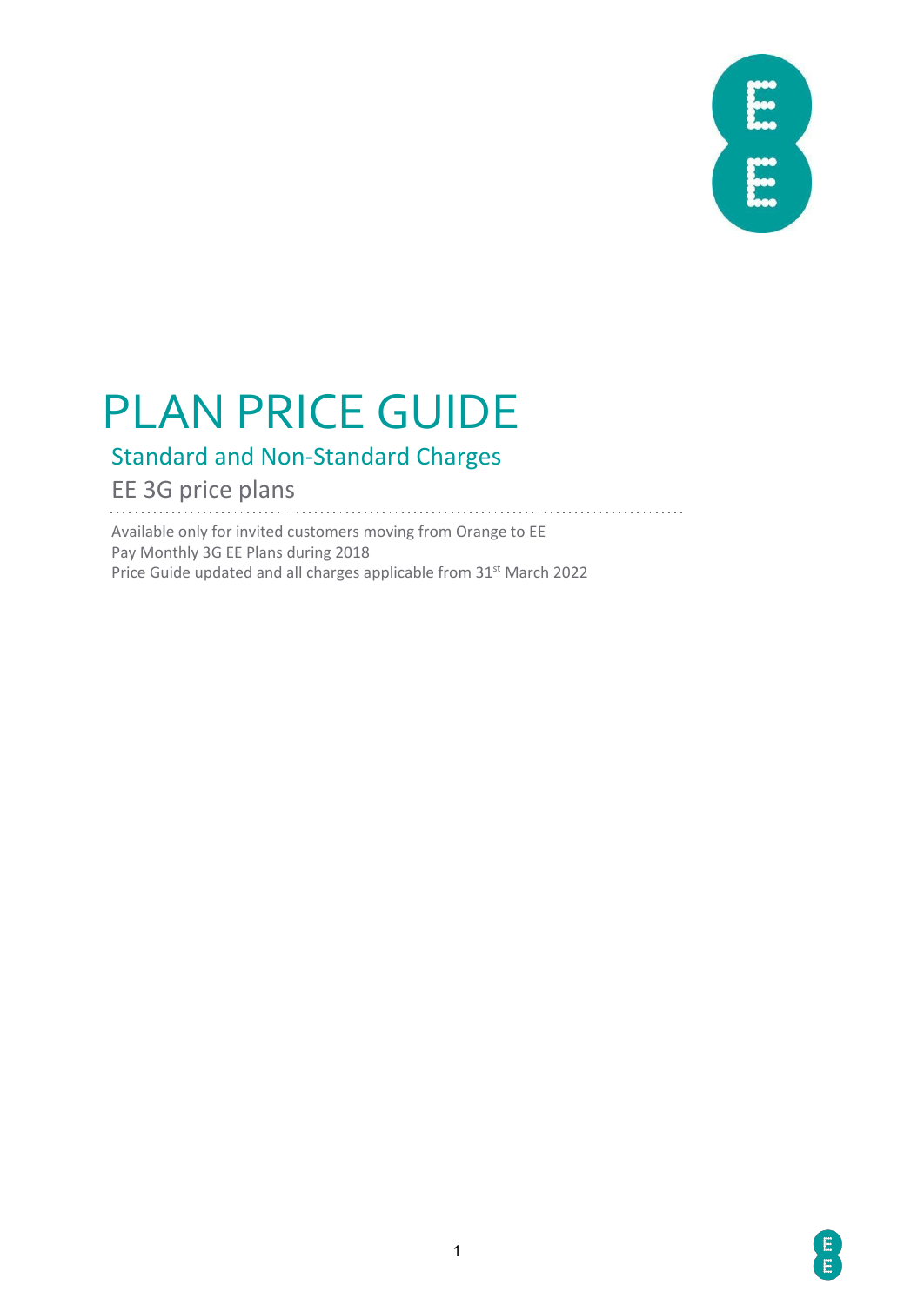### POINTS TO NOTE

For customers subject to network terms dated 1st September 2020 or later: Unless otherwise indicated, your monthly price plan charge, add-ons and all out of bundle charges will increase on or after 31<sup>st</sup> March every year by the Consumer Price Index rate of inflation published in January that year, plus 3.9%. See ee.co.uk/increase for details. Please note the cost of other services you take from us may increase or decrease while you're an EE customer.

The following prices will not increase each year by the Consumer Price Index rate of inflation published in January plus 3.9%: Service Charges:

International operator assistance (155) Speaking clock (123) Paging Services (076) Bypass services Calls to numbers starting 00800 Calls to numbers starting in 0500 Calls to numbers starting in 05 excluding 0500 Calls to Customer services Entertainment add-ons (for example Apple TV, Amazon Prime and BT Sport) Add to plan **Insurance** Service Charges listed on page 7 below Regulated rates (e.g. 70 numbers, Non Geo 08/09/118 service charges (Non-Geo access charge is included) Text relay

These prices may increase from time to time.

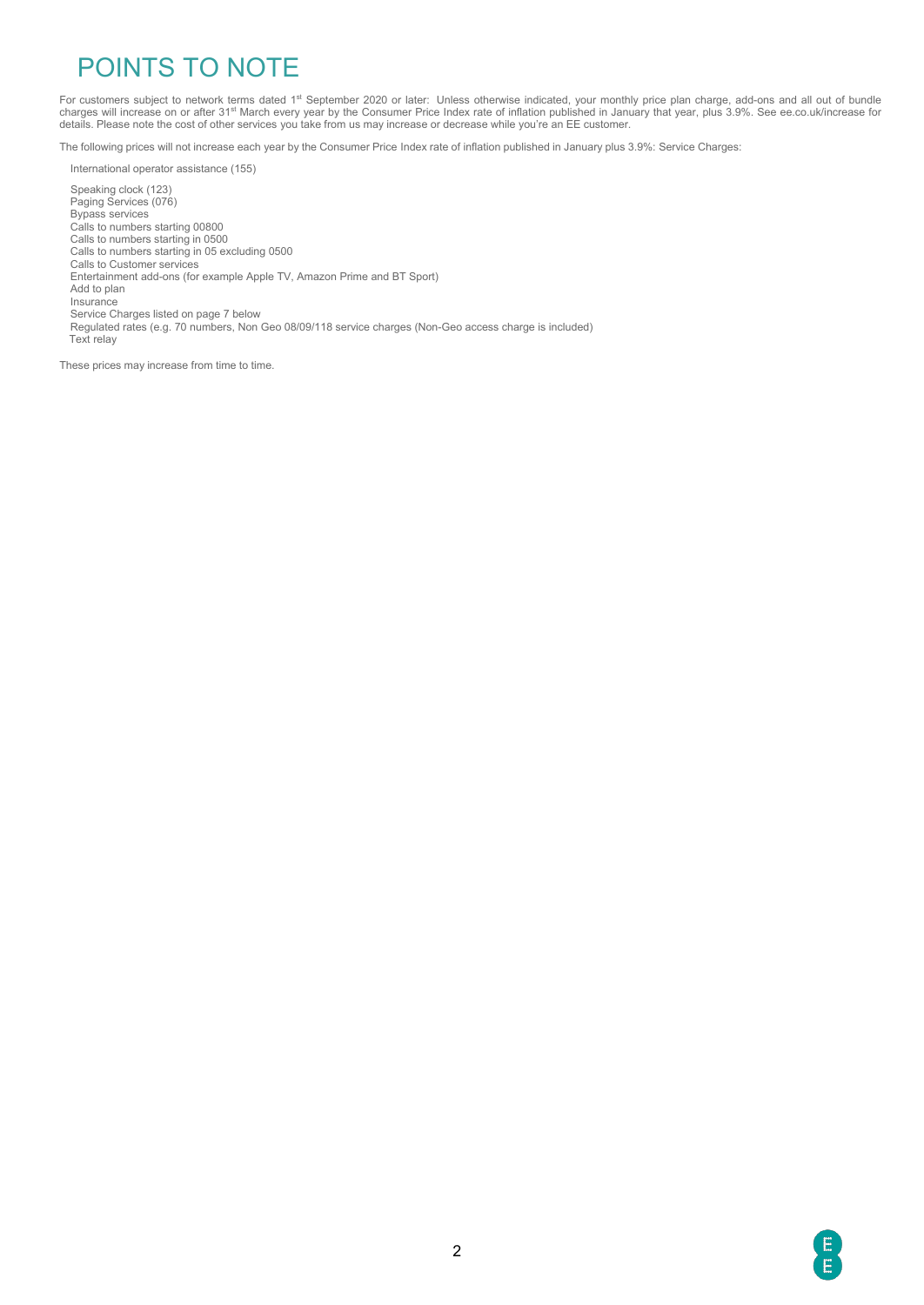### PRICE FOR ADDITIONAL CALLS AND TEXTS THAT ARE NOT INCLUDED IN YOUR PRICE PLAN

| <b>Service Type</b>                                                                                                                      | Call charges for a one minute <sup>2</sup> direct dial call (unless otherwise stated)<br>incl. VAT                                                   |
|------------------------------------------------------------------------------------------------------------------------------------------|------------------------------------------------------------------------------------------------------------------------------------------------------|
| <b>Calls to Customer Services</b><br>(During Normal Working Hours)                                                                       | Free                                                                                                                                                 |
| <b>Calls to Customer Services</b><br>(During Extended Working Hours)                                                                     | Free                                                                                                                                                 |
| Calls to Customer Services (priority answer)                                                                                             | 50p per call*                                                                                                                                        |
| Text Relay calls via 18002                                                                                                               | <b>Standard Rates Apply</b>                                                                                                                          |
| International operator assistance (155)***                                                                                               | £1.54 per minute                                                                                                                                     |
| Emergency calls (999, 112) <sup>1</sup>                                                                                                  | Free                                                                                                                                                 |
| NHS Direct (111) <sup>1</sup>                                                                                                            | Free                                                                                                                                                 |
| Standard non-emergency (101)                                                                                                             | Free                                                                                                                                                 |
| Blind and disabled directory enquiries (195) <sup>1</sup>                                                                                | Free                                                                                                                                                 |
| Text Relay calls via 18000 (emergency services)<br>and18001 <sup>1</sup>                                                                 | Same as texts to other mobile customers. Please refer to your price<br>plan                                                                          |
| Text Messaging to numbers starting with 01, 02<br>or 03, (not including Jersey, Guernsey and the<br>Isle of Man) from the UK at any time | Same as texts to other mobile customers. Please refer to your price<br>plan price guide for details.                                                 |
| Text Messaging to Third Party short codes** Text                                                                                         | Charges are set by and vary depending on the Third Party service<br>provider and are excluded from allowances and bundles.                           |
| Messaging via the EE website                                                                                                             | Charged at your price plan rate, please refer to your Plan Price<br>Guide for details.                                                               |
| Speaking clock (123)***                                                                                                                  | 40p per minute                                                                                                                                       |
| <b>Paging Services</b>                                                                                                                   | From 40p per minute up to 50p per minute or 50p per call                                                                                             |
| Premium Rate Services (09) <sup>2</sup>                                                                                                  | Access Charge of 73p per minute plus a Service Charge                                                                                                |
| Directory Enquiry Services (118) <sup>2</sup>                                                                                            | Access Charge of 73p per minute plus a Service Charge                                                                                                |
| Multimedia services                                                                                                                      | From 75p per minute/per call up to £3.00 per minute/per call.<br>Price vary by service, please refer to the Help section of our website,<br>ee.co.uk |
| EE Group Call - see description below                                                                                                    | Same as an On-net Call and included in allowances                                                                                                    |
| <b>Bypass Services via***</b>                                                                                                            |                                                                                                                                                      |
| 07744                                                                                                                                    | 12p per minute                                                                                                                                       |
| 07755                                                                                                                                    | 12p per minute                                                                                                                                       |
| 0775522                                                                                                                                  | 3p per minute                                                                                                                                        |
| 0775533                                                                                                                                  | 5p per minute                                                                                                                                        |
| 0775544                                                                                                                                  | 6p per minute                                                                                                                                        |
| 0775555                                                                                                                                  | 8p per minute                                                                                                                                        |
| 0775520                                                                                                                                  | 10p per minute                                                                                                                                       |
| 0775530                                                                                                                                  | 15p per minute                                                                                                                                       |
|                                                                                                                                          |                                                                                                                                                      |
| Local Toll                                                                                                                               | 35p per minute                                                                                                                                       |
| National Toll                                                                                                                            | 35p per minute                                                                                                                                       |

\* Call charges vary depending on the other optional selections that you may choose. Charges apply to calls made to 150 as well as alternative numbers including, but not limited to, 07973 100150, 07953966 150, and 07953966250. You will be notified of call costs and have the option to end the call at that point without incurring any charge. For these purposes our 'Normal Working Hours' are currently 8am to 8pm weekdays and 8am to 6pm on weekends. Our 'Extended Working Hours' are currently 8pm to 10pm on weekdays and 6pm to 8pm on weekends.

\*\* These services are not run by EE, for help with Third Party short codes see: [http://ee.co.uk/help/accounts-billing-and-topping-up/billing-and-payment/your](http://ee.co.uk/help/accounts-billing-and-topping-up/billing-and-payment/your-bill-explained/third-party-services)[bill-explained/third-party-services](http://ee.co.uk/help/accounts-billing-and-topping-up/billing-and-payment/your-bill-explained/third-party-services)

\*\*\* This price will not increase each year by the Consumer Price Index rate of inflation published in January plus 3.9%. The price may increase from time to time.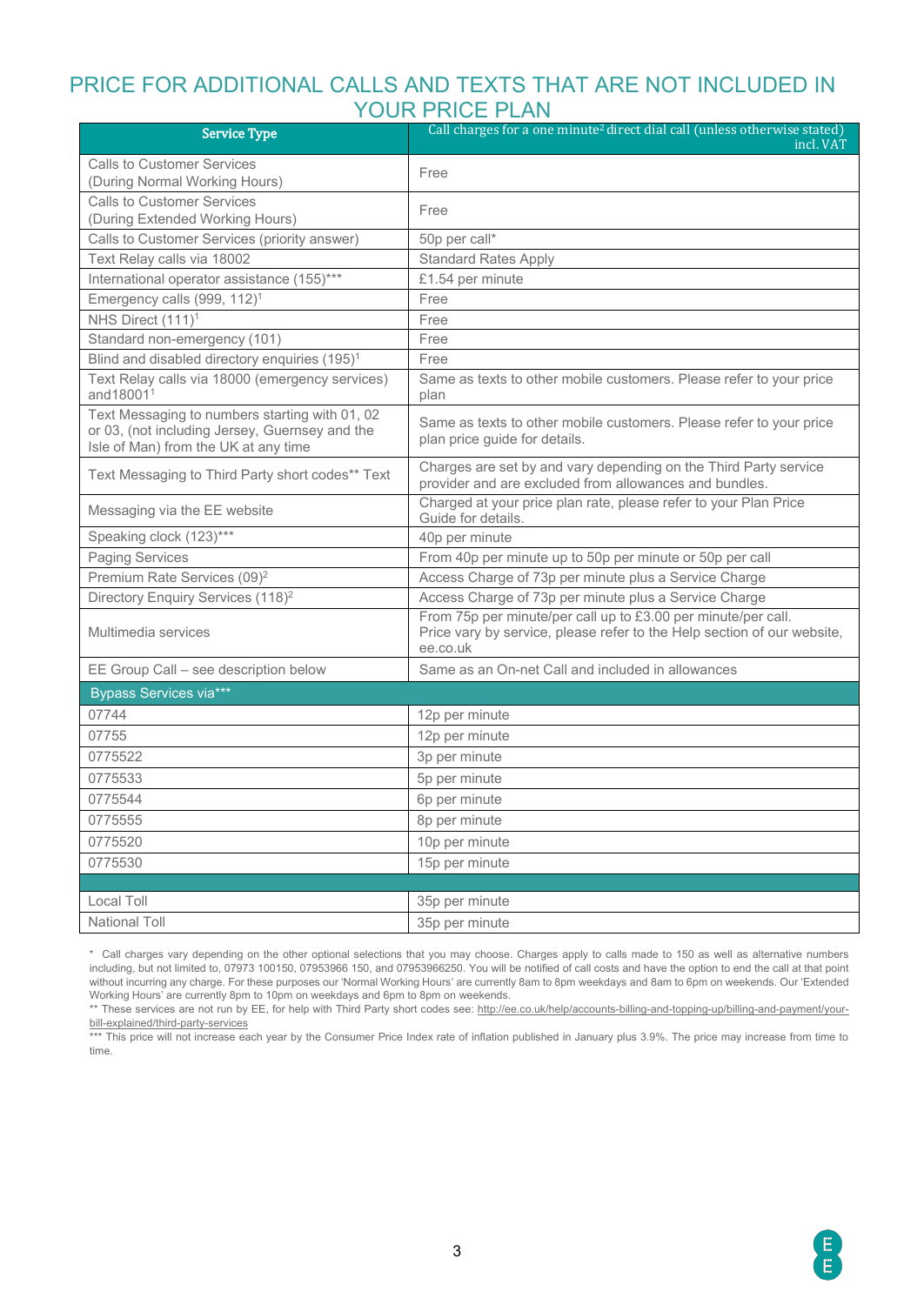| All numbers prefixed by                                |                                                                                                                                    |
|--------------------------------------------------------|------------------------------------------------------------------------------------------------------------------------------------|
| 0500                                                   | 20p per minute                                                                                                                     |
| 0800, 0808                                             | Free                                                                                                                               |
| 00800                                                  | up to 40p per minute                                                                                                               |
| Charity and Helpline Services <sup>1</sup>             | Calls to some charity and helpline services are free. Please refer to the<br>help section of our website, ee.co.uk for a full list |
| 0843, 0844, 0845, 0870, 0871, 0872, 08733 <sup>2</sup> | Access Charge of 73p per minute plus a Service Charge                                                                              |
| 05 (not including 0500)                                | 35p per minute                                                                                                                     |
| 116                                                    | Free                                                                                                                               |
| 070                                                    | 5p per minute<br>For details on specific services please refer to the help section of our<br>website, ee.co.uk/help                |

1. Calls will not be deducted from your inclusive allowance.<br>2. Please see ee couk/ukcalling for a list of Service Char-

Please see ee.co.uk/ukcalling for a list of Service Charges. This price will not increase each year by the Consumer Price Index rate of inflation published in January plus 3.9%. The price may increase from time to time.

A one minute minimum call charge applies to all calls. Thereafter, calls are charged on a per minute basis.

#### **Notes on UK calling**

From 15th June 2017 you can call and text from the EU/EEA/Switzerland to mobiles and landlines in UK, EU/EEA/Switzerland at UK rates or within allowance if you have an allowance. Calls to premium numbers are not permitted within allowance.

Unless we tell you otherwise, all charges for UK calls are for calls made or received within the UK only.

Calls within the UK only are calls made or received in either England, Wales, Scotland or Northern Ireland.

As you'll know, the Channel Islands and the Isle of Man are not part of the UK. That means that, although customers of networks there will have a telephone number starting with 01, 02, 03 or 07, calls to those numbers from the UK will be charged as a call to our EE Roaming Zones 1a-2b.

#### **What's a UK land-line or a local/national call?**

This is a call made within the UK to a UK number beginning with 01, 02 or 03.

#### **What's a UK mobile call?**

This is a call made within the UK to a mobile number allocated to the national UK GSM cellular network operators and many of the mobile virtual network operators ('MVNOs'). There are some newer networks who have a telephone number starting with 07 but which aren't treated as a UK mobile call for the purpose of inclusive allowances. Once we become aware of these newer networks and their number ranges we'll try to make sure that calls to those numbers are included in your allowance. For a full list of 07 number ranges that are not included in allowances please visit the 'help' section of our website, ee.co.uk We may add numbers to the list of excluded mobile numbers from time to time at our discretion. That means that if you call one of those numbers, that call won't come out of your inclusive allowance and you'll be charged your price plan's rate for a call to a UK mobile. As networks like these change from time to time, please contact us if you would like to check a particular number before dialling it from your EE phone. Personal numbers that begin with 070, are not mobiles and not included in allowances.

#### **Out of Allowance Data**

You'll get a data allowance with your price plan, if this runs out before the end of your bill period, you can buy an Add-On to let you carry on using the internet. Your data allowance will reset at the start of the next bill period.

#### **Call Return**

You can return a call directly from your voicemail just by selecting '#' once you've finished listening to a voicemail message. Roaming rates apply when accessing your voicemail service whilst abroad. Standard rates apply when using Call Return whilst abroad.

#### **Call Divert**

Call divert is a feature which lets you divert your incoming calls to a different number. Calls diverted from your number are included in your allowances where the diverted to number would have ordinarily been included in your allowance. Standard call rates apply to calls diverted to outside of allowance calls.

#### **Calling into CS**

You can call into our Customer Services by dialling 150 from your handset or from a UK landline – call 0845 412 5000 (Service Charge 7 ppm + Access Charge). If you're calling from abroad call +44 7953 966 150.

#### **Group Voice Messaging**

Send one voicemail message to up to 20 EE friends at once. You'll only be charged for your call to your voicemail. Standard rates apply.

#### **EE Group Call**

EE Group Call is a conference call hosting service that enables up to 20 callers to conference in to one call.

The group organiser will need to choose a conference ID. This can be any 6 digit number, for improved security we suggest avoiding numbers like 111111 or 123456. Conference IDs can be longer than 6 digits if desired. Participants dial into EE Group call at the agreed date and time of the call and enter the conference ID when prompted.

#### **Visual Voicemail**

Inclusive Visual Voicemail is available on any iPhone on any EE plan. Requires iOS6.0 software or higher, Carrier Setting 13.2 and a 2G, 3G or 4G signal. Existing EE customers can activate Visual Voicemail for free by texting 'iphonevisual' to 150. New EE customers can get Visual Voicemail set up in-store or online. To use Visual Voicemail abroad, you'll need to have roaming activated: standard data charges will apply.

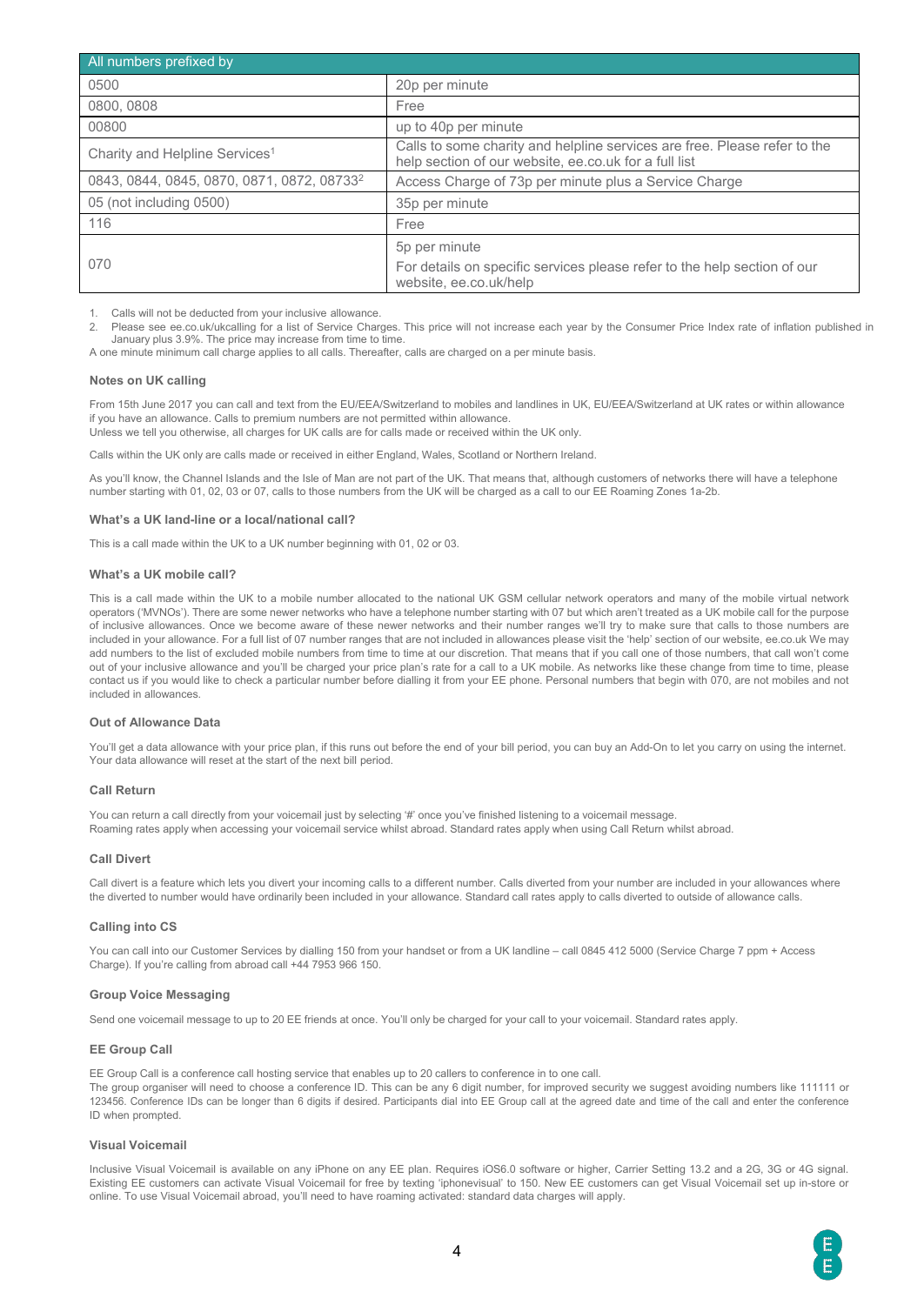#### **How Your Services Are Charged - Data**

What do you mean by data usage?

We measure how much data you use in kilobytes (KB). Data is based on the following units:

- 1024 bytes = 1 Kilobyte (KB) (equivalent to reading 2/3 paragraphs of text)
- 1024 KB = 1 Megabyte (MB) (equivalent to about one hour of instant messaging)
- 1024 MB = 1 Gigabyte (GB) (equivalent to about five hours of watching YouTube)

We send data across our network in packets no bigger than 1.5KB. A packet is just a unit of data.

Data usage is all the data that's been sent or received. Upstream is where data is transferred from your device to the internet (uploading). Whereas downstream is from the internet to your device (downloading).

We calculate your data usage based on the amount of data that travels over our network both upstream and downstream, which may be different from the data your

#### device consumes.

Your data usage will also include additional data packets which control the flow of data over the network and may also include data packets which have to be re-sent over the network, for example if you're in an area with poor coverage and your connection drops off.

When content providers state the file size of their content, it may take up a little bit more of your data to download that file. This is because of encryption and addressing data which can be up to 10 per cent of the total file size. For instance, if an image is said to be 100MB, it may take up to 110MB of data to download that file to your device.

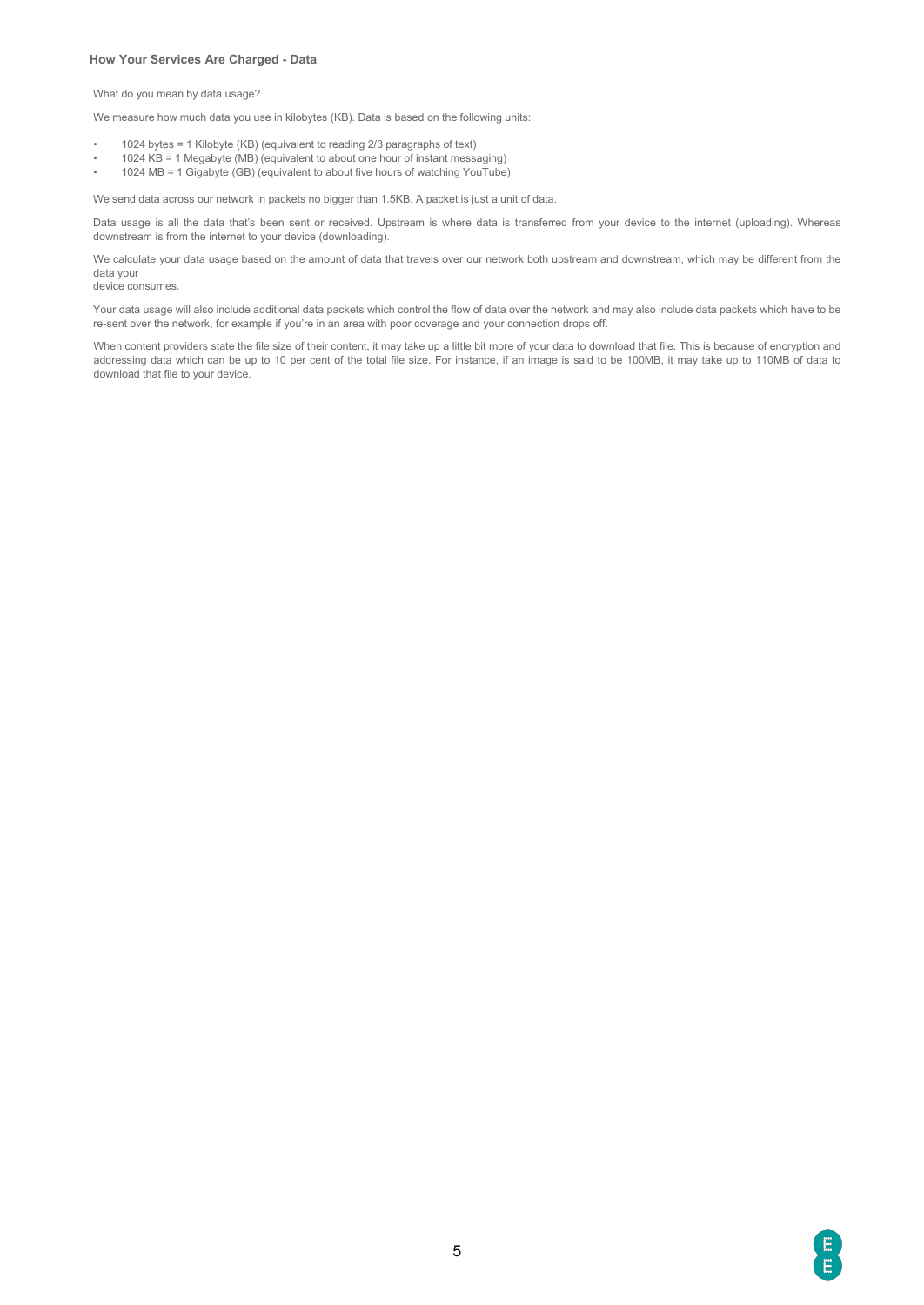### ADD-ONS

| <b>Service Type</b>                                     | Add-On                                    | Add-On<br>charge/Monthly<br>Cost | <b>Subscription</b><br><b>Type</b> |
|---------------------------------------------------------|-------------------------------------------|----------------------------------|------------------------------------|
|                                                         | Monthly Data 1GB                          | £5.69                            |                                    |
| UK Data <sup>5</sup>                                    | Monthly Data 2GB                          | £9.12                            |                                    |
|                                                         | Monthly Data 5GB                          | £11.39                           | Recurring                          |
|                                                         | Monthly Data 10GB                         | £14.82                           |                                    |
|                                                         | Monthly Data 20GB                         | £22.82                           |                                    |
|                                                         | Monthly Data Unlimited                    | £27.30                           |                                    |
|                                                         | End of bill cycle (250MB)                 | £3.41                            |                                    |
|                                                         | End of bill cycle (1GB)                   | £9.12                            |                                    |
|                                                         | End of bill cycle (2GB)                   | £11.40                           | One-off                            |
|                                                         | End of bill cycle (5GB)                   | £14.82                           |                                    |
|                                                         | End of bill cycle (10GB)                  | £22.83                           |                                    |
|                                                         | Video Data Pass                           | £10.25                           |                                    |
|                                                         | <b>Music Data Pass</b>                    | £7.98                            | 30 Days Rolling                    |
|                                                         | <b>Gamer's Data Pass</b>                  | £9.12                            |                                    |
| <b>Picture Messages</b>                                 | 200 UK Pictures Messages                  | £6.84                            |                                    |
| Calling abroad from UK <sup>1</sup>                     | 500 minutes to 50 countries <sup>3</sup>  | £11.40                           | 30 Days Rolling                    |
|                                                         | 250 minutes to 100 countries <sup>4</sup> | £22.82                           |                                    |
|                                                         | 60 minutes anywhere in the world          | £11.40                           |                                    |
| Roaming                                                 | Roam Further Pass                         | £11.40                           |                                    |
| 084,087 numbers <sup>2</sup>                            | 200 minutes                               | £6.84                            | 30 Days Rolling                    |
| Cross network minutes plus 200 Cross<br>network minutes | 200 network minutes                       | £5.70                            |                                    |

1. Refer to the 'Calling abroad from the UK' section for details of included countries and individual country rates.<br>2. Our 084, 087 Add-Ons give you an allowance of minutes to call UK registered 084, 087 numbers when you'

- 2. Our 084 ,087 Add-Ons give you an allowance of minutes to call UK registered 084 ,087 numbers when you're in the UK. To get an 084 ,087 Add-On you'll have to be on a selected pay monthly EE or EE Extra plan and pass our standard credit checks. The cost of the 084 ,087 Add-On will be added to your next bill and then every bill each month until you ask us to remove it. We'll send you a text to let you know when your 084 ,087 Add-On is ready to use. You can ask us to remove the 084 ,087 Add-On by giving us 30 days' notice. Your minutes last until your next bill or until you've used them, whichever comes first. Allowances don't roll over. If you add the 084 ,087 Add-On part way through your billing cycle, you will be able to use the full allowance of minutes until your next bill.
- 3. Countries included are as follows: Australia, Austria, Bangladesh, Belgium, Bulgaria, Canada, China, Colombia, Croatia, Cyprus, Czech Republic, Denmark, Finland, France, Germany, Gibraltar, Greece, Guernsey, Hong Kong, Hungary, Iceland, India, Ireland, Isle Of Man, Israel, Italy, Jersey, Korea(Republic Of), Luxembourg, Madeira, Malaysia, Malta, Mexico, Mongolia, Netherlands, New Zealand, Nigeria, Norway, Poland, Portugal, Puerto-Rico, Romania, Singapore, Slovakia, South Africa, Spain, Sweden, Thailand, Turkey, USA, Virgin Islands (U.S.).
- 4. Countries included are as follows: Australia, Austria, Bangladesh, Belgium, Bulgaria, Canada, China, Colombia, Croatia, Cyprus, Czech Republic, Denmark, Finland, France, Germany, Gibraltar, Greece, Guernsey, Hong Kong, Hungary, Iceland, India, Ireland, Isle Of Man, Israel, Italy, Jersey, Korea(Republic Of), Luxembourg, Malaysia, Malta, Mexico, Mongolia, Netherlands, New Zealand, Nigeria, Norway, Poland, Portugal, Puerto-Rico, Romania, Singapore, Slovakia, South Africa, Spain, Sweden, Thailand, Turkey, USA, Virgin Islands (U.S.), Andorra, Angola, Argentina, Bermuda, Bolivia, Brazil, Brunei Darussalam, Cambodia, Chile, Costa Rica, Dominican Republic, Egypt, El Salvador, Faroe Islands, Fiji, Guadeloupe, Guam, Guatemala, Honduras, Indonesia, Japan, Jordan, Kenya, Kuwait, Macao, Martinique, Namibia, Netherlands Antilles, New Caledonia, Pakistan, Panama, Paraguay, Peru, Philippines, Reunion, Russia, Saint Pierre And Miquelon, Saudi Arabia, Sri Lanka, Swaziland, Switzerland, Syrian Arab Republic, Tonga, United Arab Emirates, Uruguay, Uzbekistan, Venezuela, Vietnam, Zambia.
- 5. UK data add-ons can also be used in EU/EEA/Switzerland from 15th June when you have used up all your UK allowance.

Please go to the "Terms" section of our website, ee.co.uk/terms, for details around additional services and Add-Ons.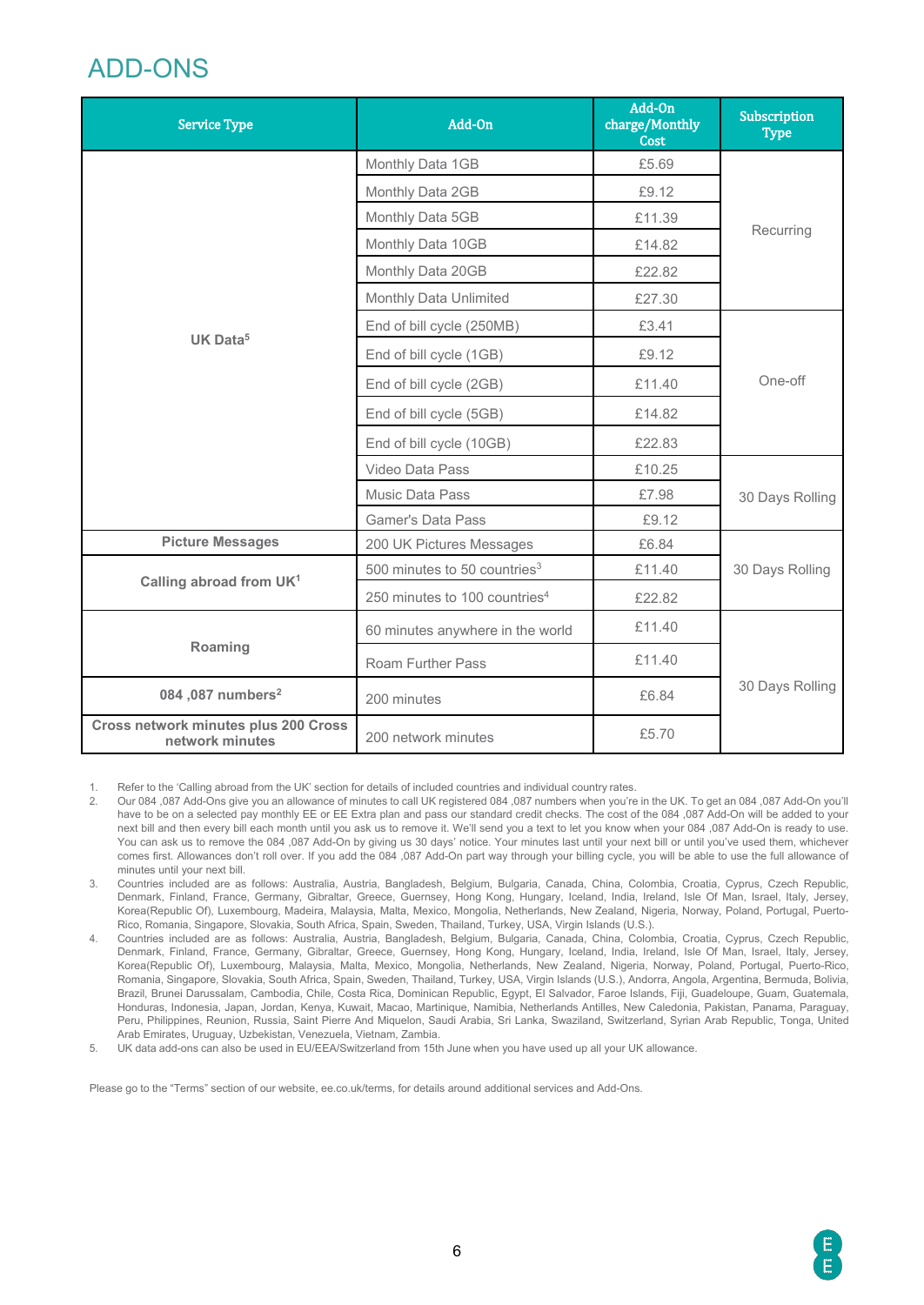# SERVICE CHARGES

| Service Charge**                                                        | Charge (incl. VAT)                                       |
|-------------------------------------------------------------------------|----------------------------------------------------------|
| <b>Replacement SIM card</b>                                             | £1.50                                                    |
| Changing your phone number                                              | £35.74                                                   |
| Online billing <sup>6</sup>                                             | Free                                                     |
| <b>Itemised billing</b>                                                 | £2.50 per month                                          |
| <b>Bill reissue</b>                                                     | £2.55 per bill                                           |
| <b>Reconnection</b>                                                     | £24                                                      |
| Unlock mobile phone for use on another compatible network <sup>7</sup>  | £8.99 for customers who are in their minimum<br>term     |
| Unlock mobile phone for use on another compatible network <sup>7</sup>  | Free for customers who are outside their<br>minimum term |
| Memorable number <sup>8</sup>                                           | Prices available on request                              |
| Payment failure/non-payment*                                            | £5.00 per failure                                        |
| Late payment - a charge for paying your bill late in any one<br>month** | £7.68 per payment                                        |

\* Payments are required to be made by Direct Debit. In the event of a Direct Debit failure, or payment of the bill is not made, a non-payment fee of £5 will be charged to the account.

\*\* These prices will not increase each year by the Consumer Price Index rate of inflation published in January plus 3.9%. These prices may increase from time to time.

6. You will need to sign-up for My EE to access your free online bill.

7. Handsets can only be unlocked from our network once you've been on the pay monthly plan that the phone came with for at least 6 months.

8. The memorable number will remain our property unless a PAC code in relation to the memorable number is issued and used. The memorable number will be allocated to your SIM card. You may not sell or transfer the memorable number to anyone else without our consent. If you do try to sell or transfer the memorable number without our consent you will lose all rights to use the memorable number and you will not be able to obtain any further memorable numbers from us in future. If you leave EE you may take your memorable number with you only upon the issue to you of a PAC code. You cannot obtain a memorable number if your account is in arrears. Unless a PAC code has been issued and has been used, upon termination of your service agreement with us for any reason, you will lose all rights to use the memorable number. We can change or withdraw a memorable number if we have a good reason, for instance, a legal reason or where we are required to do so by Ofcom or any other regulatory body. We will endeavour to give you reasonable notice if we have to do this. If you leave EE, or if we change or withdraw your memorable number for any reason, you will not be able to claim a refund of the one off premium paid to us.

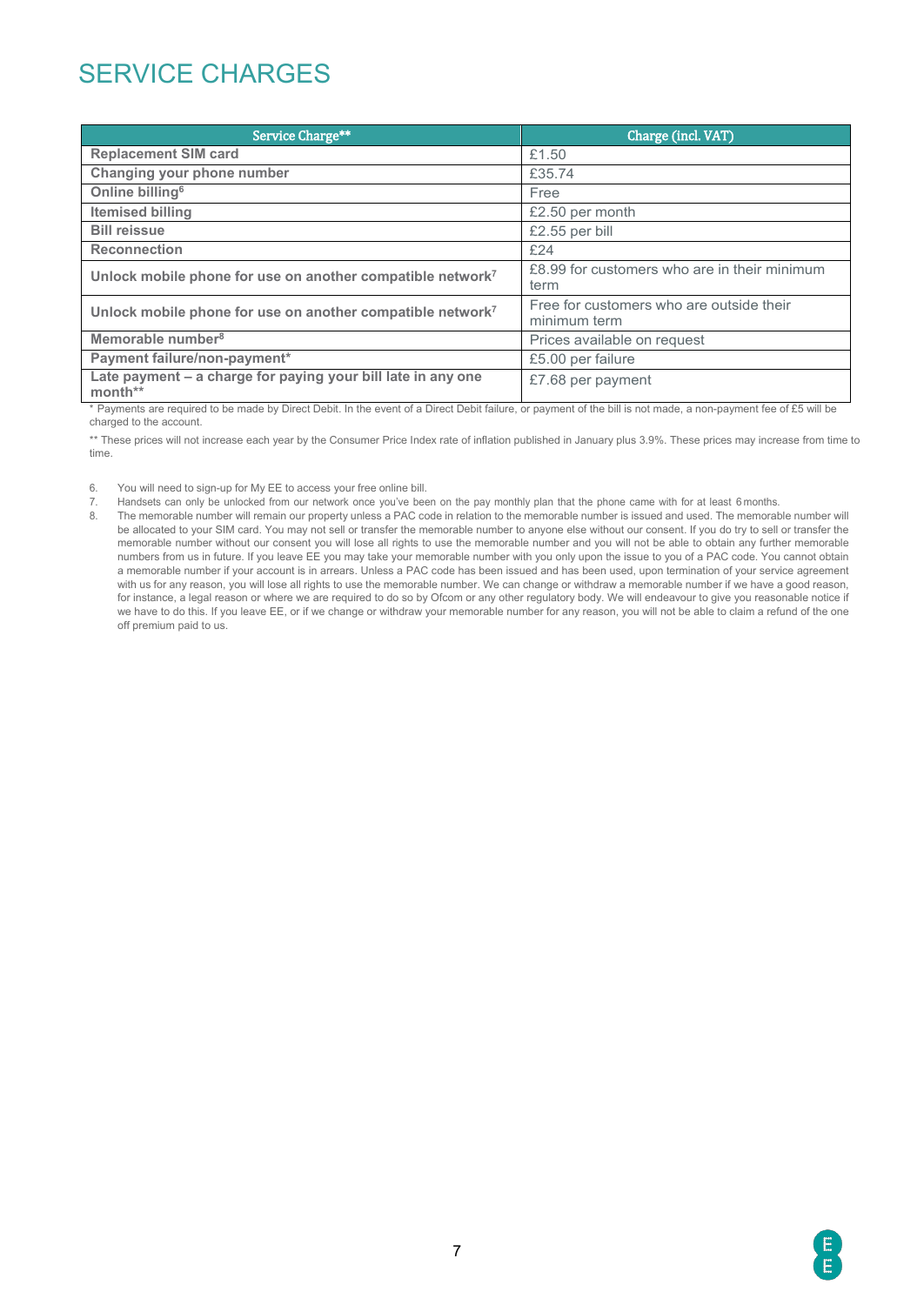## TEXT RELAY SERVICES

| <b>Prefix</b> | <b>Number Dialled</b>                                                                                         | Cost                                   |
|---------------|---------------------------------------------------------------------------------------------------------------|----------------------------------------|
| 18000         | N/A (Direct access to the 999/112 Emergency Services)                                                         | Free                                   |
|               | UK Landline (01, 02, 03)                                                                                      |                                        |
|               | UK Mobile (07)                                                                                                |                                        |
|               | 05                                                                                                            | Free                                   |
|               | 0800/0808                                                                                                     |                                        |
| 18001         | 070 (personal numbers)                                                                                        |                                        |
|               | 076 (radio paging)                                                                                            | Standard Rates*                        |
|               | 09 (premium rate)                                                                                             |                                        |
|               | 118 xxx (directory enquires)                                                                                  | Access charge: Free, Service Charge**: |
|               | 084                                                                                                           | Standard                               |
|               | 087                                                                                                           |                                        |
|               | 116 xxx (charity helplines)                                                                                   |                                        |
|               | 150 (customer services)                                                                                       |                                        |
|               | 195 (disability directory)                                                                                    | Free                                   |
|               | 101 (non-emergency police)                                                                                    |                                        |
|               | 111 (non-emergency NHS)                                                                                       |                                        |
|               | 105 (Electricity helpline)                                                                                    |                                        |
|               | 00xx                                                                                                          |                                        |
|               | Channel Island destinations (01481, 01534, 01624, 07457,<br>07509, 07624, 07781, 07797, 07839, 079324, 07937) | Standard Rates*                        |
|               | <b>UK Landline (01, 02)</b>                                                                                   |                                        |
|               | UK Mobile (07)                                                                                                | Free                                   |
|               | 070 (personal numbers)                                                                                        |                                        |
| 18002         | 076 (radio paging)                                                                                            | Standard Rates*                        |

\* Standard rates can be found on the EE website <https://ee.co.uk/help/add-ons-benefits-and-plans/price-plans-and-costs/pay-monthly-price-plan-brochures> \*\* Service charges can be found on the EE websit[e https://ee.co.uk/help/help-new/billing-usage-and-top-up/call-text-and-data-charges/charges-for-calling-non](https://ee.co.uk/help/help-new/billing-usage-and-top-up/call-text-and-data-charges/charges-for-calling-non-geographic-numbers)[geographic-numbers.](https://ee.co.uk/help/help-new/billing-usage-and-top-up/call-text-and-data-charges/charges-for-calling-non-geographic-numbers) These prices will not increase each year by the Consumer Price Index rate of inflation published in January plus 3.9%. These prices may increase from time to time.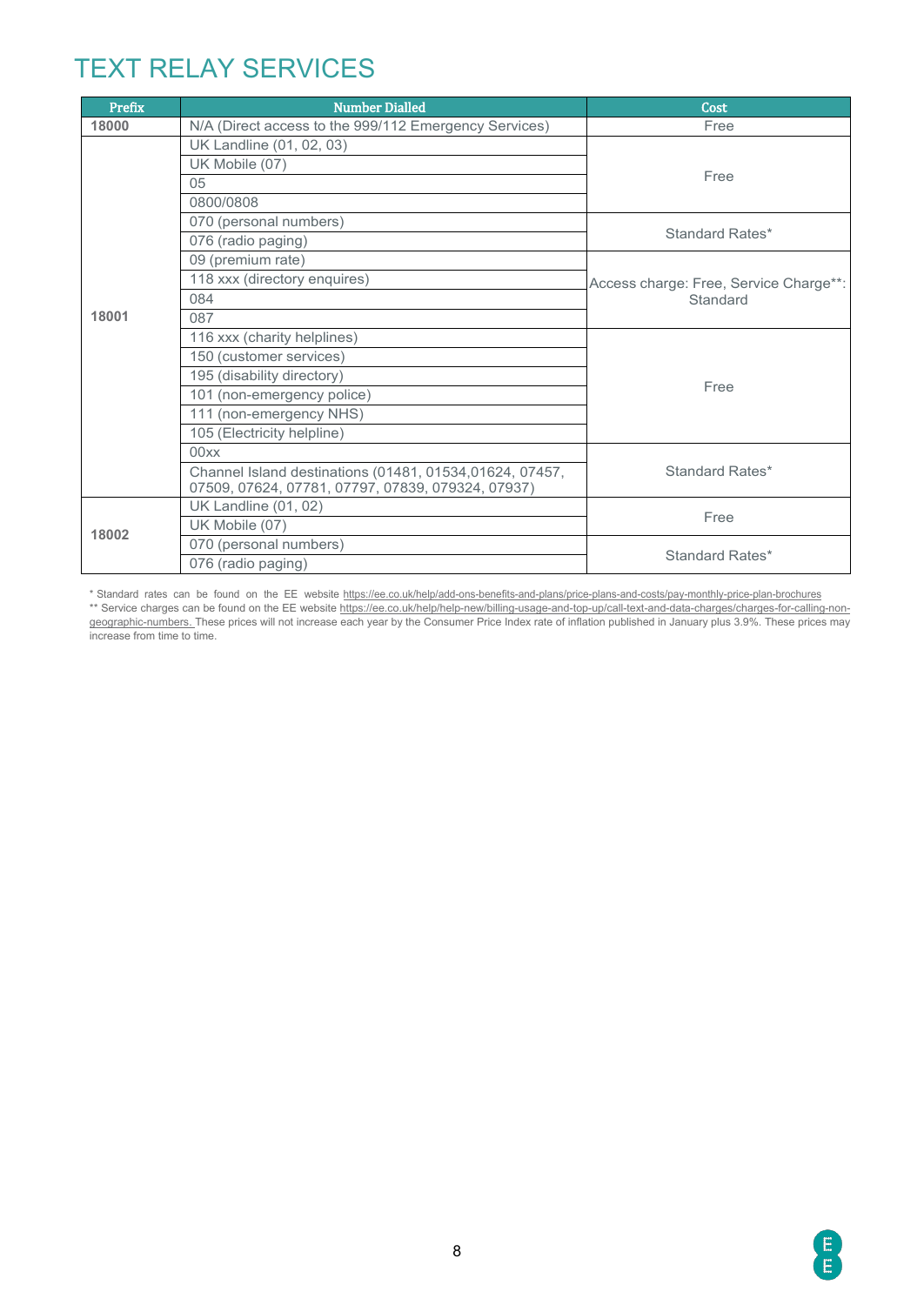### CALLING ABROAD FROM THE UK

| <b>Calls &amp; Texts to</b><br>landlines and<br>mobiles within<br>the below zones | <b>Countries</b>                                                                                                                                                                                                                                                                                                                                                                                                                                                                                                                                                                                                                                                                                                                                                                                                                                                                                                                                                                                                                                                                                                                                                                                                                                                                                                                                                                                                                                                                                                                                                                                                                                                                                                                                                                                                                                                                                                                                                                                                                                                                                                                                                                                                                                                                                                    | Price per<br>minute<br>(Incl. VAT) | <b>Text</b><br><b>Message</b><br>(Incl. VAT) | Calls to<br>non-mobile<br>or landline<br>Services <sup>9</sup><br>(Incl. VAT) | Picture<br>message<br>(Incl. VAT) |
|-----------------------------------------------------------------------------------|---------------------------------------------------------------------------------------------------------------------------------------------------------------------------------------------------------------------------------------------------------------------------------------------------------------------------------------------------------------------------------------------------------------------------------------------------------------------------------------------------------------------------------------------------------------------------------------------------------------------------------------------------------------------------------------------------------------------------------------------------------------------------------------------------------------------------------------------------------------------------------------------------------------------------------------------------------------------------------------------------------------------------------------------------------------------------------------------------------------------------------------------------------------------------------------------------------------------------------------------------------------------------------------------------------------------------------------------------------------------------------------------------------------------------------------------------------------------------------------------------------------------------------------------------------------------------------------------------------------------------------------------------------------------------------------------------------------------------------------------------------------------------------------------------------------------------------------------------------------------------------------------------------------------------------------------------------------------------------------------------------------------------------------------------------------------------------------------------------------------------------------------------------------------------------------------------------------------------------------------------------------------------------------------------------------------|------------------------------------|----------------------------------------------|-------------------------------------------------------------------------------|-----------------------------------|
| Zone 1                                                                            | Austria, Belgium, Bulgaria, Comoros, Croatia, Cyprus,<br>Czech Republic, Denmark, Estonia, Finland, France,<br>French Guiana, Germany, Gibraltar, Greece,<br>Guadeloupe, Hungary, Italy, Latvia, Liechtenstein,<br>Lithuania, Luxembourg, Iceland, Madeira, Malta,<br>Martinique, Monaco, Netherlands, Norway, Poland,<br>Portugal, Reunion, Romania, Saint Barthélemy, Saint<br>Martin, San Marino, Slovakia, Slovenia, Spain,<br>Sweden, Switzerland, Vatican                                                                                                                                                                                                                                                                                                                                                                                                                                                                                                                                                                                                                                                                                                                                                                                                                                                                                                                                                                                                                                                                                                                                                                                                                                                                                                                                                                                                                                                                                                                                                                                                                                                                                                                                                                                                                                                     | 19p                                | 6p                                           | £4.56                                                                         | 73p                               |
| Zone <sub>2</sub>                                                                 | Guernsey, Republic of Ireland, Isle of Man, Jersey                                                                                                                                                                                                                                                                                                                                                                                                                                                                                                                                                                                                                                                                                                                                                                                                                                                                                                                                                                                                                                                                                                                                                                                                                                                                                                                                                                                                                                                                                                                                                                                                                                                                                                                                                                                                                                                                                                                                                                                                                                                                                                                                                                                                                                                                  | 19p                                | 6p                                           | £4.56                                                                         | 73p                               |
| Zone 3                                                                            | Canada, USA, US Virgin Islands                                                                                                                                                                                                                                                                                                                                                                                                                                                                                                                                                                                                                                                                                                                                                                                                                                                                                                                                                                                                                                                                                                                                                                                                                                                                                                                                                                                                                                                                                                                                                                                                                                                                                                                                                                                                                                                                                                                                                                                                                                                                                                                                                                                                                                                                                      | £3.42                              | 73p                                          | £4.56                                                                         | 73p                               |
| Zone 4                                                                            | Australia, New Zealand                                                                                                                                                                                                                                                                                                                                                                                                                                                                                                                                                                                                                                                                                                                                                                                                                                                                                                                                                                                                                                                                                                                                                                                                                                                                                                                                                                                                                                                                                                                                                                                                                                                                                                                                                                                                                                                                                                                                                                                                                                                                                                                                                                                                                                                                                              | £3.42                              | 73p                                          | £4.56                                                                         | 73p                               |
| Zone $5^{10}$                                                                     | Afghanistan, Albania, Algeria, Angola, Anguilla,<br>Antigua and Barbuda, Antarctica, Argentina, Armenia,<br>Aruba, Ascension, Azerbaijan, Bahamas, Bahrain,<br>Bangladesh, Barbados, Belarus, Belize, Benin,<br>Bermuda, Bhutan, Bolivia, Bosnia Herzegovina,<br>Botswana, Brazil, British Indian Ocean Territory,<br>British Virgin Isles, Brunei Darussalam, Burkina Faso,<br>Burundi, Cambodia, Cameroon, Cape Verde, Cayman<br>Islands, Central African Republic, Chad, Chile, China,<br>Cook Islands, Colombia, Congo (Democratic Republic<br>of), Costa Rica, Côte d'Ivoire, Cuba, Curacao, Diego<br>Garcia, Djibouti, Dominica, Dominican Rep, Dutch<br>Antilles, East Timor, Ecuador, Egypt, El Salvador,<br>Equatorial Guinea, Eritrea, Ethiopia, Falkland Islands,<br>Fiji, French Polynesia, Gabon, Gambia, Georgia,<br>Ghana, Greenland, Grenada, Guam, Guatemala,<br>Guinea, Guinea-Bissau, Guyana, Honduras, Haiti,<br>Hong Kong, India, Indonesia, Iran, Iraq, Israel,<br>Jamaica, Japan, Jordan, Kazakhstan, Kenya, Kiribati,<br>Kosovo, Kuwait, Kyrgyz Republic, Laos, Lebanon,<br>Lesotho, Liberia, Libya, Macao, Macedonia,<br>Madagascar, Malawi, Malaysia, Maldives, Mali,<br>Mauritania, Mauritius, Marshall Islands, Mexico,<br>Micronesia, Moldova, Mongolia, Montenegro,<br>Montserrat, Morocco, Mozambique, Myanmar,<br>Namibia, Nauru, Nepal, New Caledonia, Nicaragua,<br>Niger, Nigeria, Niue, North Korea, Northern Mariana<br>Islands, Oman, Pakistan, Palau, Palestinian<br>Authority, Panama, Papua New Guinea, Paraguay,<br>Peru, Philippines, Puerto Rico, Qatar, Russia,<br>Rwanda, Samoa, São Tomé & Príncipe, Saudi<br>Arabia, Senegal, Serbia & Montenegro, Seychelles,<br>Sierra Leone, Singapore, Solomon Islands, Somalia,<br>South Africa, South Korea, South Sudan, Sri Lanka,<br>St Helena, St. Kitts and Nevis, St. Lucia, St. Pierre<br>and Miquelon, St. Vincent and the Grenadines,<br>Sudan, Suriname, Swaziland, Syria, Taiwan,<br>Tajikistan, Tanzania, Thailand, Togo, Tokelau, Tonga,<br>Trinidad and Tobago, Tunisia, Turkey (including<br>Northern Cyprus), Turkmenistan, Turks and Caicos<br>Islands, Tuvalu, Uganda, Ukraine, United Arab<br>Emirates, Uruguay, Uzbekistan, Vanuatu, Venezuela,<br>Vietnam. Wallis and Futuna. Yemen. Zambia.<br>Zimbabwe | £3.42                              | 73p                                          | £4.56                                                                         | 73p                               |
| Zone 6                                                                            | Andorra, Faroe Islands                                                                                                                                                                                                                                                                                                                                                                                                                                                                                                                                                                                                                                                                                                                                                                                                                                                                                                                                                                                                                                                                                                                                                                                                                                                                                                                                                                                                                                                                                                                                                                                                                                                                                                                                                                                                                                                                                                                                                                                                                                                                                                                                                                                                                                                                                              | £3.42                              | 73p                                          | £4.56                                                                         | 73p                               |
| <b>Satellite</b>                                                                  | N/A                                                                                                                                                                                                                                                                                                                                                                                                                                                                                                                                                                                                                                                                                                                                                                                                                                                                                                                                                                                                                                                                                                                                                                                                                                                                                                                                                                                                                                                                                                                                                                                                                                                                                                                                                                                                                                                                                                                                                                                                                                                                                                                                                                                                                                                                                                                 | £5.70                              | 73p                                          | N/A                                                                           | N/A                               |

\*SMS to premium numbers can be charged up to £2.28/text.

9. A pre-call announcement will be played prior to connecting your call to an International Premium Service.

10. Calls to Cuba, Bosnia, Liberia and North Korea are currently barred. In addition we also bar calls to certain number ranges in other countries to protect customers against fraud.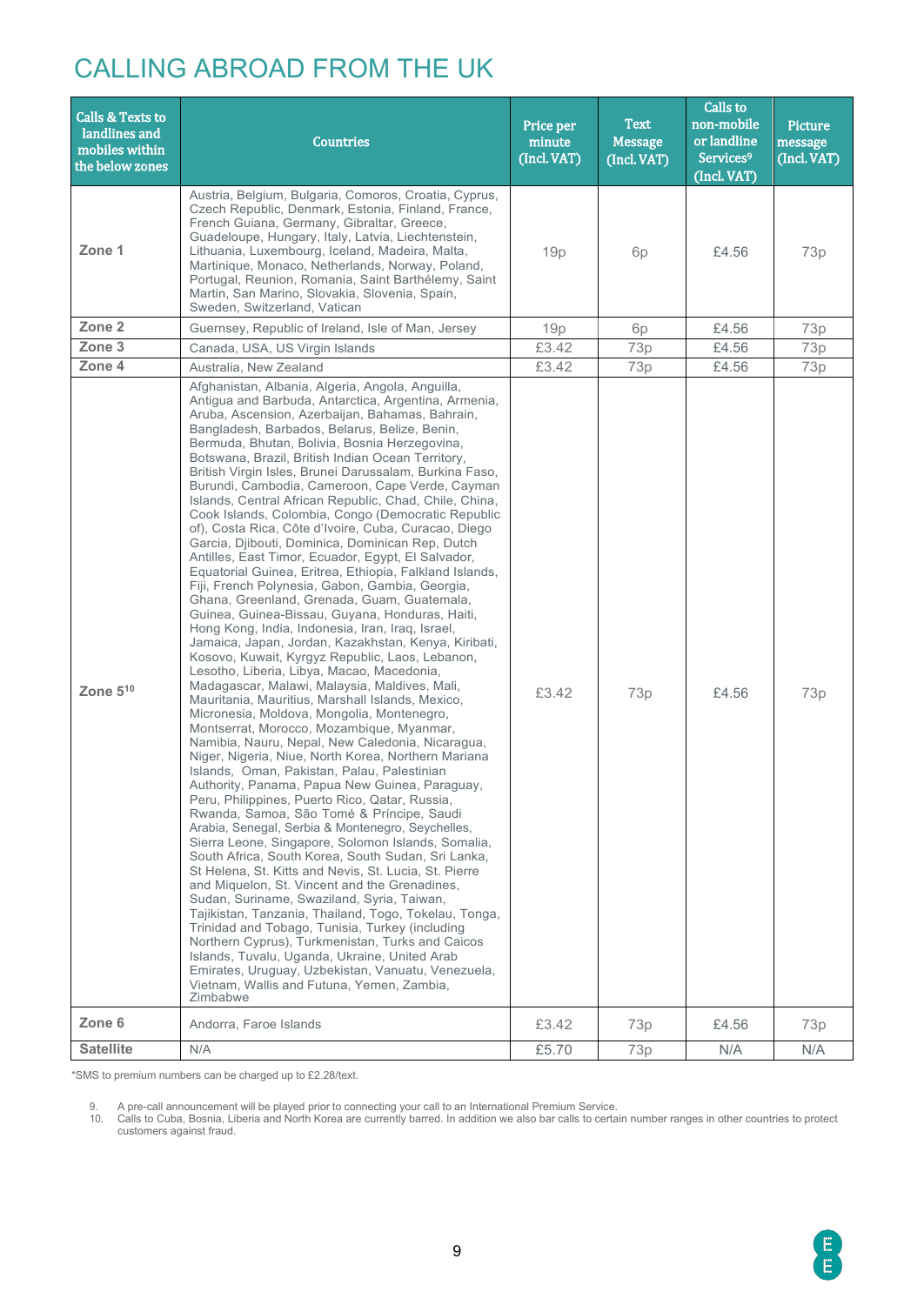| <b>Calling abroad Add-On rates</b> |                 |                 |             |                              |          |               |             |  |  |
|------------------------------------|-----------------|-----------------|-------------|------------------------------|----------|---------------|-------------|--|--|
| Country                            | Landline        | <b>Mobile</b>   | <b>Text</b> | <b>Country</b>               | Landline | <b>Mobile</b> | <b>Text</b> |  |  |
| Algeria                            | 18p             | 43p             | 18p         | Kenya                        | 16p      | 14p           | 18p         |  |  |
| Argentina                          | 14p             | 25p             | 18p         | Latvia                       | 18p      | 18p           | 6p          |  |  |
| <b>Australia</b>                   | 8p              | 20p             | 18p         | Lithuania                    | 18p      | 18p           | 6p          |  |  |
| <b>Austria</b>                     | 8p              | 18p             | 6p          | Luxembourg                   | 8p       | 18p           | 6p          |  |  |
| <b>Bangladesh</b>                  | 8p              | 8p              | 18p         | <b>Malaysia</b>              | 8p       | 8p            | 18p         |  |  |
| <b>Barbados</b>                    | 18p             | 24p             | 18p         | <b>Mauritius</b>             | 14p      | 25p           | 18p         |  |  |
| <b>Belgium</b>                     | 8p              | 18p             | 6p          | <b>Morocco</b>               | 20p      | 38p           | 18p         |  |  |
| <b>Brazil</b>                      | 8p              | 24p             | 18p         | <b>Netherlands</b>           | 8p       | 18p           | 6p          |  |  |
| <b>Bulgaria</b>                    | 8p              | 18p             | 6p          | <b>New Zealand</b>           | 10p      | 22p           | 18p         |  |  |
| Canada                             | 8p              | 8p              | 18p         | Nigeria                      | 14p      | 14p           | 18p         |  |  |
| China                              | 8p              | 8p              | 18p         | Norway                       | 8p       | 18p           | 6p          |  |  |
| Columbia                           | 8p              | 20p             | 18p         | <b>Pakistan</b>              | 16p      | 16p           | 18p         |  |  |
| <b>Croatia</b>                     | 8p              | 18p             | 6p          | <b>Philippines</b>           | 14p      | 25p           | 18p         |  |  |
| <b>Cyprus</b>                      | 8p              | 18p             | 6p          | Poland                       | 8p       | 18p           | 6p          |  |  |
| <b>Czech Republic</b>              | 8p              | 18p             | 6p          | Portugal                     | 8p       | 18p           | 6p          |  |  |
| <b>Denmark</b>                     | 8p              | 18p             | 6p          | Romania                      | 8p       | 18p           | 6p          |  |  |
| Egypt                              | 14p             | 24p             | 18p         | <b>Russia</b>                | 8p       | 20p           | 18p         |  |  |
| <b>Estonia</b>                     | 8p              | 18p             | 6p          | Saudi Arabia                 | 14p      | 24p           | 18p         |  |  |
| <b>Finland</b>                     | 8p              | 18 <sub>p</sub> | 6p          | Singapore                    | 8p       | 8p            | 18p         |  |  |
| <b>France</b>                      | 8p              | 18p             | 6p          | Slovakia                     | 8p       | 18p           | 6p          |  |  |
| Germany                            | 8p              | 18p             | 6p          | South Africa                 | 12p      | 20p           | 18p         |  |  |
| Ghana                              | 20 <sub>p</sub> | 29p             | 18p         | South Korea                  | 12p      | 16p           | 18p         |  |  |
| Greece                             | 8p              | 18p             | 6p          | Spain                        | 8p       | 18p           | 6p          |  |  |
| <b>Guernsey</b>                    | 8p              | 18p             | 6p          | Sri Lanka                    | 13p      | 25p           | 18p         |  |  |
| <b>Hong Kong</b>                   | 8p              | 8p              | 18p         | Sweden                       | 8p       | 18p           | 6p          |  |  |
| Hungary                            | 8p              | 18p             | 6p          | <b>Switzerland</b>           | 8p       | 18p           | 6p          |  |  |
| India                              | 8p              | 8p              | 18p         | <b>Taiwan</b>                | 16p      | 25p           | 18p         |  |  |
| <b>Indonesia</b>                   | 16p             | 25p             | 18p         | <b>Thailand</b>              | 8p       | 20p           | 18p         |  |  |
| Ireland                            | 8p              | 18p             | 6p          | <b>Trinidad &amp; Tobago</b> | 16p      | 25p           | 18p         |  |  |
| <b>Israel</b>                      | 10p             | 24p             | 18p         | <b>Turkey</b>                | 8p       | 20p           | 18p         |  |  |
| Italy                              | 8p              | 18p             | 6p          | <b>UAE</b>                   | 20p      | 25p           | 18p         |  |  |
| Jamaica                            | 18p             | 25p             | 18p         | Uganda                       | 26p      | 25p           | 18p         |  |  |
| Japan                              | 8p              | 20p             | 18p         | <b>United States</b>         | 8p       | 8p            | 18p         |  |  |
| Jersey                             | 8p              | 18p             | 6p          | <b>US Virgin Island</b>      | 8p       | 8p            | 18p         |  |  |
| <b>Kazakhstan</b>                  | 8p              | 20 <sub>p</sub> | 18p         |                              |          |               |             |  |  |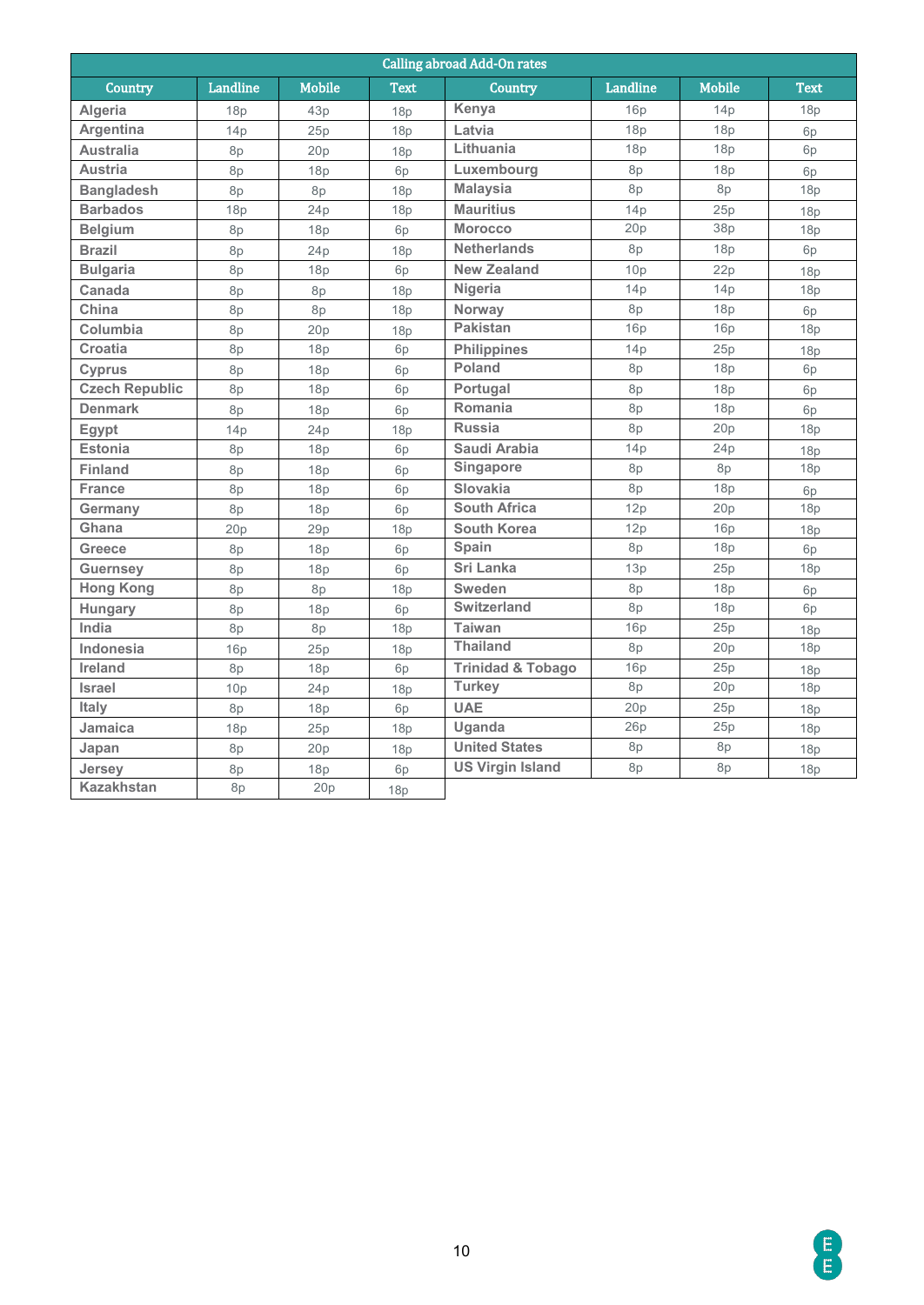| £2 Calling abroad Add-On rates |                 |               |                              |                 |                 |  |  |  |  |  |
|--------------------------------|-----------------|---------------|------------------------------|-----------------|-----------------|--|--|--|--|--|
| Country                        | <b>Landline</b> | <b>Mobile</b> | <b>Country</b>               | <b>Landline</b> | <b>Mobile</b>   |  |  |  |  |  |
| Algeria                        | 10 <sub>p</sub> | 38p           | <b>Kazakhstan</b>            | 5p              | 20 <sub>p</sub> |  |  |  |  |  |
| Argentina                      | 6p              | 20p           | Kenya                        | 14p             | 14p             |  |  |  |  |  |
| <b>Australia</b>               | 6p              | 14p           | <b>Malaysia</b>              | 5p              | 8p              |  |  |  |  |  |
| <b>Austria</b>                 | 5p              | 13p           | <b>Mauritius</b>             | 13p             | 20p             |  |  |  |  |  |
| <b>Bangladesh</b>              | 6p              | 6p            | <b>Morocco</b>               | 7p              | 34p             |  |  |  |  |  |
| <b>Barbados</b>                | <b>16p</b>      | 18p           | <b>Netherlands</b>           | 8p              | 8p              |  |  |  |  |  |
| <b>Belgium</b>                 | 2p              | 13p           | New Zealand                  | 2p              | 8p              |  |  |  |  |  |
| <b>Brazil</b>                  | 6p              | 22p           | Nigeria                      | 10 <sub>p</sub> | 10p             |  |  |  |  |  |
| <b>Bulgaria</b>                | 4p              | 13p           | Norway                       | 5p              | 10p             |  |  |  |  |  |
| Canada                         | 2p              | 2p            | <b>Pakistan</b>              | 14p             | 14p             |  |  |  |  |  |
| China                          | 2p              | 2p            | <b>Philippines</b>           | 10p             | 20p             |  |  |  |  |  |
| Columbia                       | 6p              | 8p            | Poland                       | 2p              | 5p              |  |  |  |  |  |
| Croatia                        | 4p              | 13p           | Portugal                     | 2p              | 5p              |  |  |  |  |  |
| <b>Cyprus</b>                  | 2p              | 6p            | Romania                      | 5p              | 8p              |  |  |  |  |  |
| <b>Czech Republic</b>          | 5p              | 5p            | <b>Russia</b>                | 5p              | 20p             |  |  |  |  |  |
| <b>Denmark</b>                 | 2p              | 6p            | Saudi Arabia                 | 10 <sub>p</sub> | 16p             |  |  |  |  |  |
| Egypt                          | 10p             | 13p           | Singapore                    | 5p              | 5p              |  |  |  |  |  |
| <b>Estonia</b>                 | 5p              | 8p            | Slovakia                     | 5p              | 13p             |  |  |  |  |  |
| <b>Finland</b>                 | 8p              | 8p            | <b>South Africa</b>          | 5p              | 8p              |  |  |  |  |  |
| <b>France</b>                  | 2p              | 6p            | <b>South Korea</b>           | 6p              | 6p              |  |  |  |  |  |
| Germany                        | 2p              | 8p            | Spain                        | 2p              | 8p              |  |  |  |  |  |
| Greece                         | 2p              | 8p            | Sri Lanka                    | 13p             | 18p             |  |  |  |  |  |
| <b>Guernsey</b>                | 4p              | 13p           | Sweden                       | 2p              | 13p             |  |  |  |  |  |
| <b>Hong Kong</b>               | 5p              | 5p            | Switzerland                  | 2p              | 16p             |  |  |  |  |  |
| Hungary                        | 2p              | 8p            | <b>Taiwan</b>                | 8p              | 13p             |  |  |  |  |  |
| India                          | 2p              | 2p            | <b>Thailand</b>              | 5p              | 6p              |  |  |  |  |  |
| Indonesia                      | 8p              | 13p           | <b>Trinidad &amp; Tobago</b> | 10 <sub>p</sub> | 16p             |  |  |  |  |  |
| <b>Ireland</b>                 | 4p              | 8p            | <b>Turkey</b>                | 7p              | 13p             |  |  |  |  |  |
| <b>Israel</b>                  | 2p              | 8p            | <b>UAE</b>                   | 14p             | 14p             |  |  |  |  |  |
| Italy                          | 4p              | 6p            | Uganda                       | 26p             | 26p             |  |  |  |  |  |
| Jamaica                        | 18p             | 18p           | <b>United States</b>         | 2p              | 2p              |  |  |  |  |  |
| Japan                          | 6p              | 13p           | <b>US Virgin Island</b>      | 2p              | 2p              |  |  |  |  |  |
| Jersey                         | 4p              | 13p           |                              |                 |                 |  |  |  |  |  |

\*Charging is per minute.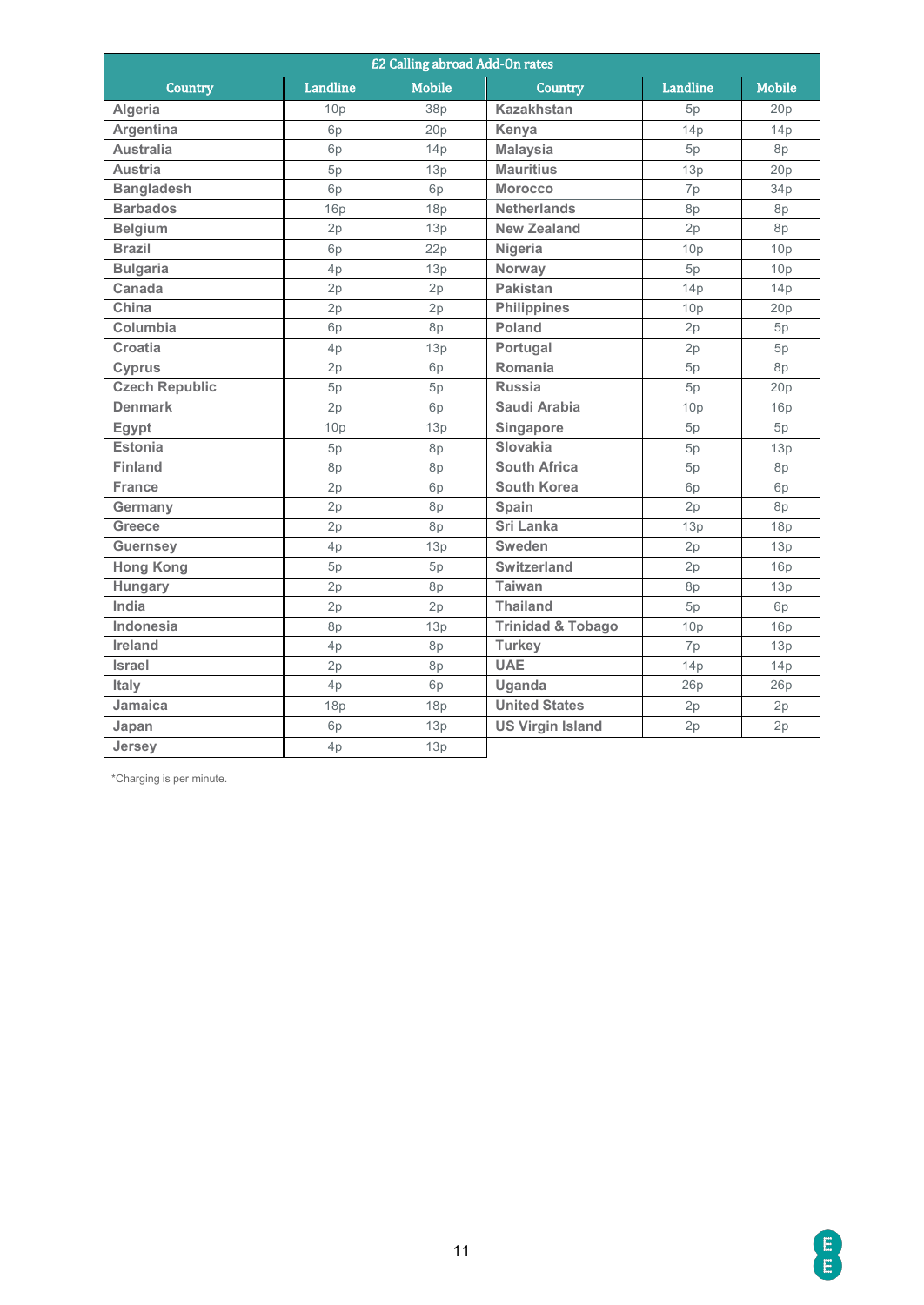## ROAMING

From 15th June you can use your plan minutes, texts and data whilst abroad within the EU (zones 1a-2b) to call/text to the UK or within zones 1a-2b at no extra cost. Calls to premium numbers are not permitted within allowance. The charges in column 3 of the table below (calling from zones 1a-2b to zones 1a-2b) will be applicable if you exceed your plan allowances and are the same as or lower than standard UK rates.

|                                     | Standard roaming charges (all prices incl. VAT)                                                                                                                                                                                                                                                                     |                                                                                                                                      |                                                             |                     |                                                                                                             |                                                              |                                 |  |  |
|-------------------------------------|---------------------------------------------------------------------------------------------------------------------------------------------------------------------------------------------------------------------------------------------------------------------------------------------------------------------|--------------------------------------------------------------------------------------------------------------------------------------|-------------------------------------------------------------|---------------------|-------------------------------------------------------------------------------------------------------------|--------------------------------------------------------------|---------------------------------|--|--|
| Zone<br>(you are<br>in)             | <b>Countries</b>                                                                                                                                                                                                                                                                                                    | Making a<br>call to<br>within the<br><b>EU</b> (Zones<br>1a.1b.2a.<br>2 <sub>b</sub><br><b>including</b><br>back to the<br><b>UK</b> | Making a<br>call<br>outside of<br>the EU<br>(Zones<br>$3-8$ | Receiving a<br>call | Sending a text<br>to within the<br>EU(Zones 1a,<br>1b, 2a and<br>2b), including<br>back to the<br><b>UK</b> | Sending a text<br>to outside of<br>the EU<br>$(Zones 3 - 8)$ | Sending a<br>picture<br>message |  |  |
| Zone 1a<br>(Ireland)                | Ireland (Republic of),<br>Isle of Man                                                                                                                                                                                                                                                                               | 73p                                                                                                                                  | £1.35                                                       | Free                | 17p                                                                                                         | 56p                                                          |                                 |  |  |
| Zone 1b<br>(Channel<br>Islands)     | Jersey, Guernsey                                                                                                                                                                                                                                                                                                    | 73p                                                                                                                                  | £1.63                                                       | Free                | 17p                                                                                                         | 67p                                                          |                                 |  |  |
| Zone <sub>2a</sub><br><b>Europe</b> | Austria, Belgium, Bulgaria,<br>Croatia, Cyprus, Denmark,<br>Estonia, Finland, France,<br>Germany, Greece, Hungary,<br>Italy, Latvia, Lithuania,<br>Luxembourg, Madeira,<br>Malta, Monaco, Poland,<br>Portugal, Romania, Slovakia,<br>Slovenia, Spain,<br>Sweden, The Czech<br>Republic, The<br>Netherlands, Vatican | 73p                                                                                                                                  | £1.35                                                       | Free                | 17p                                                                                                         | 56 <sub>p</sub>                                              | 73p                             |  |  |
| Zone 2b<br><b>Europe</b>            | Gibraltar, Iceland,<br>Liechtenstein, Norway,<br>Reunion, San Marino,<br>Switzerland, The French<br>Antilles, French Guiana                                                                                                                                                                                         | 73p                                                                                                                                  | £1.63                                                       | Free                | 17p                                                                                                         | 67 <sub>p</sub>                                              |                                 |  |  |

| Zone                                  | Standard roaming charges (all prices incl. VAT) |               |                     |                 |                              |  |  |  |  |  |
|---------------------------------------|-------------------------------------------------|---------------|---------------------|-----------------|------------------------------|--|--|--|--|--|
| (you are in)                          | <b>Countries</b>                                | Making a call | Receiving a<br>call | Sending a text  | Sending a picture<br>message |  |  |  |  |  |
| Zone 3<br>(Other Europe)              | Andorra and Faroe Islands                       | £1.35         | £1.35               | 67 <sub>p</sub> | 73p                          |  |  |  |  |  |
| Zone 4<br>(USA and Canada)            | USA, Canada                                     | £1.35         | £1.35               | 67 <sub>p</sub> | 73p                          |  |  |  |  |  |
| Zone 5 (Australia<br>and New Zealand) | Australia, New Zealand                          | £1.35         | £1.35               | 67 <sub>p</sub> | 73p                          |  |  |  |  |  |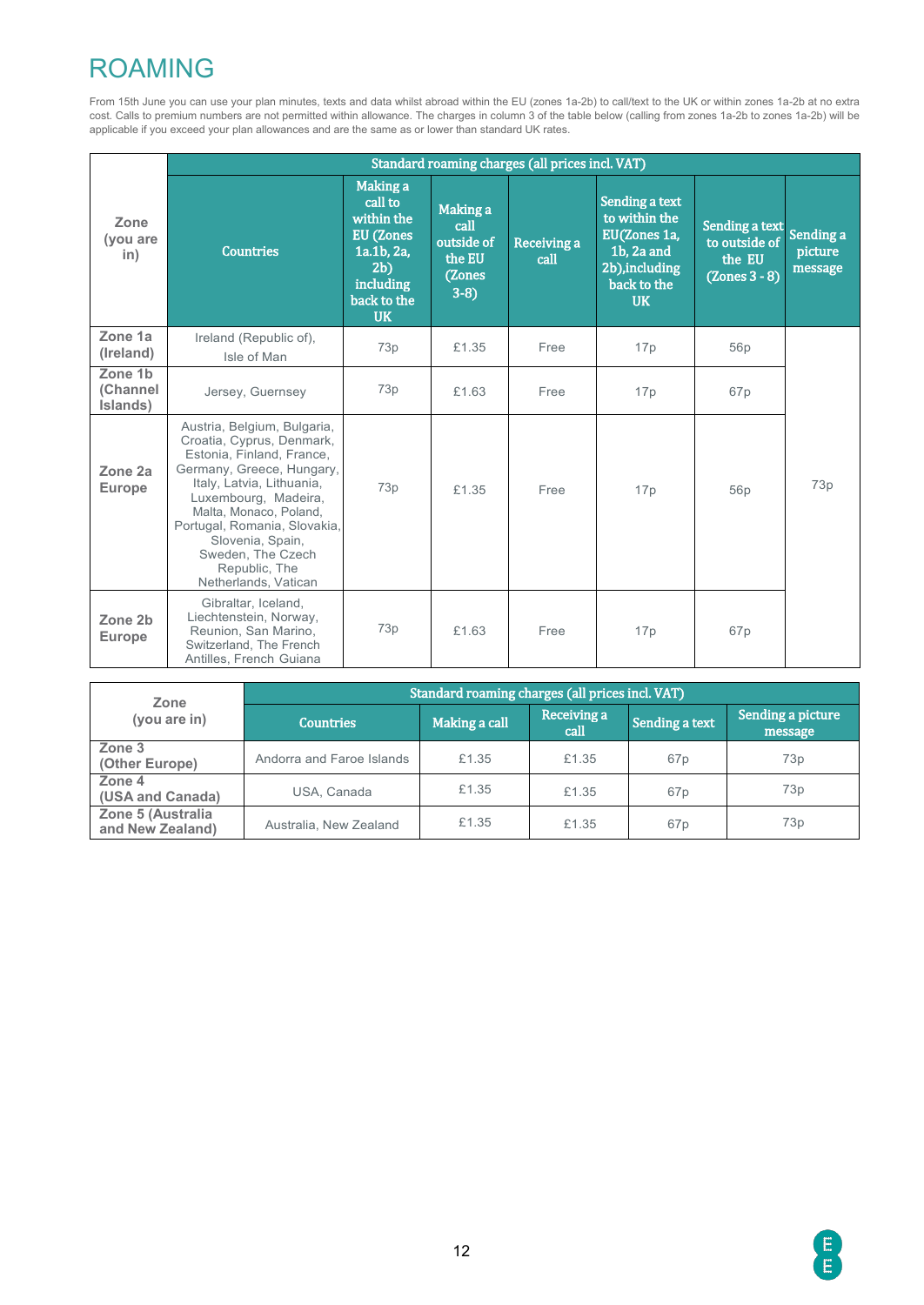|                                                    | Standard roaming charges (all prices incl. VAT)                                                                                                                                                                                                                                                                                                                                                                                                                                                                                                                                                                                                                                                                                                                                                                                                                                                                                                                                                                                                                                                                                                                                                                                                                                                                                                                                                                                                                                                                                                                                                                                                                                                                                                                                                                                                                                                                                                             |                  |                     |                                 |                                 |
|----------------------------------------------------|-------------------------------------------------------------------------------------------------------------------------------------------------------------------------------------------------------------------------------------------------------------------------------------------------------------------------------------------------------------------------------------------------------------------------------------------------------------------------------------------------------------------------------------------------------------------------------------------------------------------------------------------------------------------------------------------------------------------------------------------------------------------------------------------------------------------------------------------------------------------------------------------------------------------------------------------------------------------------------------------------------------------------------------------------------------------------------------------------------------------------------------------------------------------------------------------------------------------------------------------------------------------------------------------------------------------------------------------------------------------------------------------------------------------------------------------------------------------------------------------------------------------------------------------------------------------------------------------------------------------------------------------------------------------------------------------------------------------------------------------------------------------------------------------------------------------------------------------------------------------------------------------------------------------------------------------------------------|------------------|---------------------|---------------------------------|---------------------------------|
| Zone<br>(you are in)                               | <b>Countries</b>                                                                                                                                                                                                                                                                                                                                                                                                                                                                                                                                                                                                                                                                                                                                                                                                                                                                                                                                                                                                                                                                                                                                                                                                                                                                                                                                                                                                                                                                                                                                                                                                                                                                                                                                                                                                                                                                                                                                            | Making a<br>call | Receiving a<br>call | Sending a<br>text <sup>11</sup> | Sending a<br>picture<br>message |
| Zone 6<br>(Rest of<br>World)                       | Albania, Afghanistan, Algeria, Angola, Anguilla,<br>Antigua and Barbuda, Argentina, Armenia,<br>Azerbaijan, Bahrain, Bangladesh, Barbados,<br>Belarus, Belize, Bermuda, Bhutan, Bolivia,<br>Bosnia-Herzegovina, Botswana, Brazil, British<br>Virgin Islands, Brunei, Burkina Faso, Burundi,<br>Cayman islands, Cambodia, Cameroon, Central<br>Africa, Chile, China, Colombia, Costa Rica,<br>Comoros, Cook Islands, Dominica, Dominican<br>Republic, East Timor, Ecuador, Egypt, El<br>Salvador, Equatorial Guinea, Eritrea, Ethiopia, Fiji,<br>French Polynesia, Gabon, Gambia, Georgia,<br>Ghana, Greenland, Grenada, Guam, Guatemala,<br>Guinea, Guinea-Bissau, Guyana, Haiti, Honduras,<br>Hong Kong, India, Indonesia, Iran, Iraq, Israel,<br>Ivory coast, Jamaica, Japan, Jordan, Kazakhstan,<br>Kenya, Kiribati, Kosovo, Kyrgyz Republic,<br>Lebanon, Lesotho, Liberia, Libya, Macao,<br>Macedonia, Madagascar, Malawi, Malaysia, Mali,<br>Marshall Islands, Mauritania, Mauritius, Mexico,<br>Micronesia, Moldova, Montenegro, Montserrat,<br>Morocco, Mozambique, Myanmar, Namibia,<br>Nauru, Netherlands Antilles, Nepal, New<br>Caledonia, North Korea, Nicaragua, Niger,<br>Nigeria, Niue, Oman, Pakistan, Palestine,<br>Panama, Papua New Guinea, Paraguay, Peru,<br>Philippines, Puerto Rico, Qatar, Russia, Rwanda,<br>Saint Helena, Ascension and Tristan da Cunha,<br>Saint Kitts and Nevis, Saint Lucia, Saint Pierre<br>and Miquelon, Saint Vincent and the Grenadines,<br>Samoa, Sao Tome and Principe, Saudi Arabia,<br>The Seychelles, Senegal, Serbia, Sierra Leone,<br>Singapore, Solomon Islands, Somalia, South<br>Africa, South Korea, South Sudan, Sri Lanka,<br>Sudan, Suriname, Swaziland, Syria, Taiwan,<br>Tanzania, Thailand, Turks and Caicos Islands,<br>UAE, Togo, Tonga, Trinidad & Tobago, Turkey,<br>Tuvalu, Uganda, Ukraine, Uruguay, Vanuatu,<br>Venezuela, Vietnam, Wallis and Futuna,<br>Yemen, Zambia, Zimbabwe | £2.05            | £2.05               | 67p                             | 73p                             |
| Zone 7<br>(Other<br>International<br>Operators)    | Maritime (Ships & Ferries)                                                                                                                                                                                                                                                                                                                                                                                                                                                                                                                                                                                                                                                                                                                                                                                                                                                                                                                                                                                                                                                                                                                                                                                                                                                                                                                                                                                                                                                                                                                                                                                                                                                                                                                                                                                                                                                                                                                                  | £2.72            | £2.72               | 67p                             | 73p                             |
| Zone 8<br><b>Rest of</b><br>World<br>(exceptional) | Bahamas, Benin, Cape Verde, Chad, Congo,<br>Cuba, Djibouti, Kuwait, Falkland Islands, Laos,<br>Mongolia, Palau, Tajikistan, The Maldives*,<br>Tunisia, Turkmenistan, Uzbekistan                                                                                                                                                                                                                                                                                                                                                                                                                                                                                                                                                                                                                                                                                                                                                                                                                                                                                                                                                                                                                                                                                                                                                                                                                                                                                                                                                                                                                                                                                                                                                                                                                                                                                                                                                                             | £3.42            | £3.42               | £1.35                           | 73p                             |
| Zone 9<br>(Planes)                                 | Aircraft, Satellite                                                                                                                                                                                                                                                                                                                                                                                                                                                                                                                                                                                                                                                                                                                                                                                                                                                                                                                                                                                                                                                                                                                                                                                                                                                                                                                                                                                                                                                                                                                                                                                                                                                                                                                                                                                                                                                                                                                                         | £3.42            | £3.42               | £1.35                           | 73p                             |

To use data whilst roaming abroad outside of the EU/EEA/Switzerland you will need to purchase a data pass.

A one-minute minimum call charge applies to all calls. Thereafter, calls are charged on a per minute basis.

11. Any undelivered text messages will be charged at the standard rate for your price plan.

#### **Voicemail charges whilst travelling**

When roaming in zones 3-8, you'll be charged to listen to your voicemails. This is charged at the standard per-minute roaming call rate for that country.

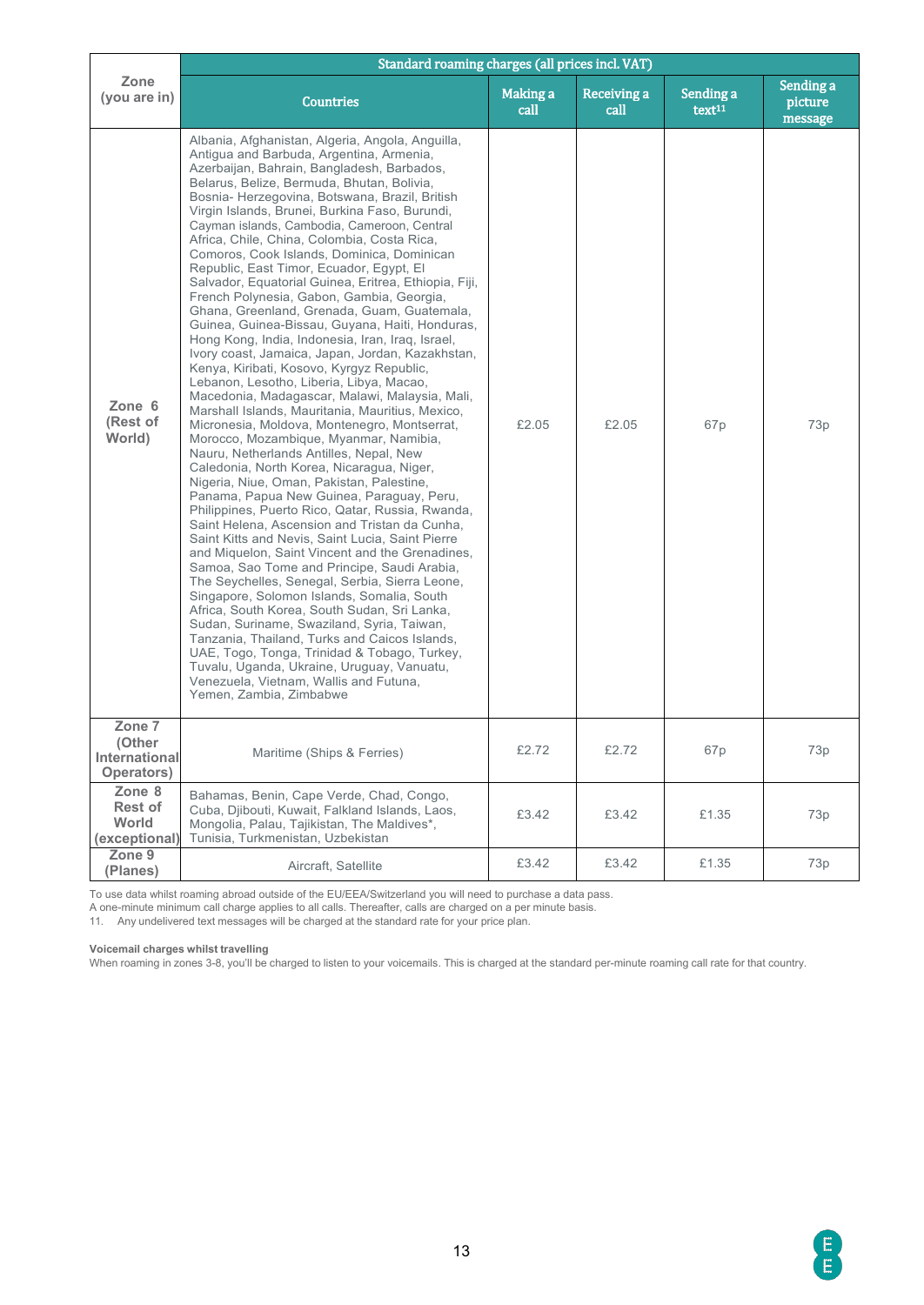| Roaming Data add-ons outside of EU/EEA/Switzerland countries (Inc. VAT) |                  |           |        |                |           |        |                |           |        |                |           |        |                |           |
|-------------------------------------------------------------------------|------------------|-----------|--------|----------------|-----------|--------|----------------|-----------|--------|----------------|-----------|--------|----------------|-----------|
|                                                                         | Zone B<br>Zone A |           | Zone C |                | Zone D    |        |                | Zone E    |        |                |           |        |                |           |
| £                                                                       | Day              | <b>MB</b> | £      | Day            | <b>MB</b> | £      | Day            | <b>MB</b> | £      | Day            | <b>MB</b> | £      | Dav            | <b>MB</b> |
| £5.70                                                                   | 1 <sub>d</sub>   | 50        | £5.70  | 1 <sub>d</sub> | 15        | £5.70  | 1 <sub>d</sub> | 8         | £5.70  | 1 <sub>d</sub> | 4         | £41.11 | 1 <sub>d</sub> | 5         |
| £11.42                                                                  | 1 <sub>d</sub>   | 150       | £11.42 | 1 <sub>d</sub> | 35        | £11.42 | 1 <sub>d</sub> | 20        | £11.42 | 1 <sub>d</sub> | 10        | £75.38 | 1 <sub>d</sub> | 10        |
| £28.54                                                                  | 7d               | 300       | £28.54 | 7d             | 100       | £28.54 | 7d             | 45        | £28.54 | 7d             | 22        |        |                |           |
| £57.10                                                                  | 7d               | 900       | £57.10 | 7d             | 225       | £57.10 | 7d             | 110       | £57.10 | 7d             | 50        |        |                |           |

| Stable link and volume based data FUPs         |                       |                  |  |  |  |  |
|------------------------------------------------|-----------------------|------------------|--|--|--|--|
| Surcharges where no stable link<br>to the UK12 | ex. VAT               | incl. VAT        |  |  |  |  |
| Making a call per minute                       | 2.7p                  | 3.2 <sub>p</sub> |  |  |  |  |
| Receiving a call per minute                    | 0.6p                  | 0.8p             |  |  |  |  |
| Sending an SMS per SMS                         | 0.9 <sub>p</sub>      | 1p               |  |  |  |  |
| <b>Using data</b>                              | 0.30 <sub>p</sub> /MB | 0.36p/MB         |  |  |  |  |

12. These charges apply where you have no stable links to the UK according to our terms and we have followed the procedure set out in those terms to notify you. Charges apply to services used when abroad in EU/EEA/Switzerland.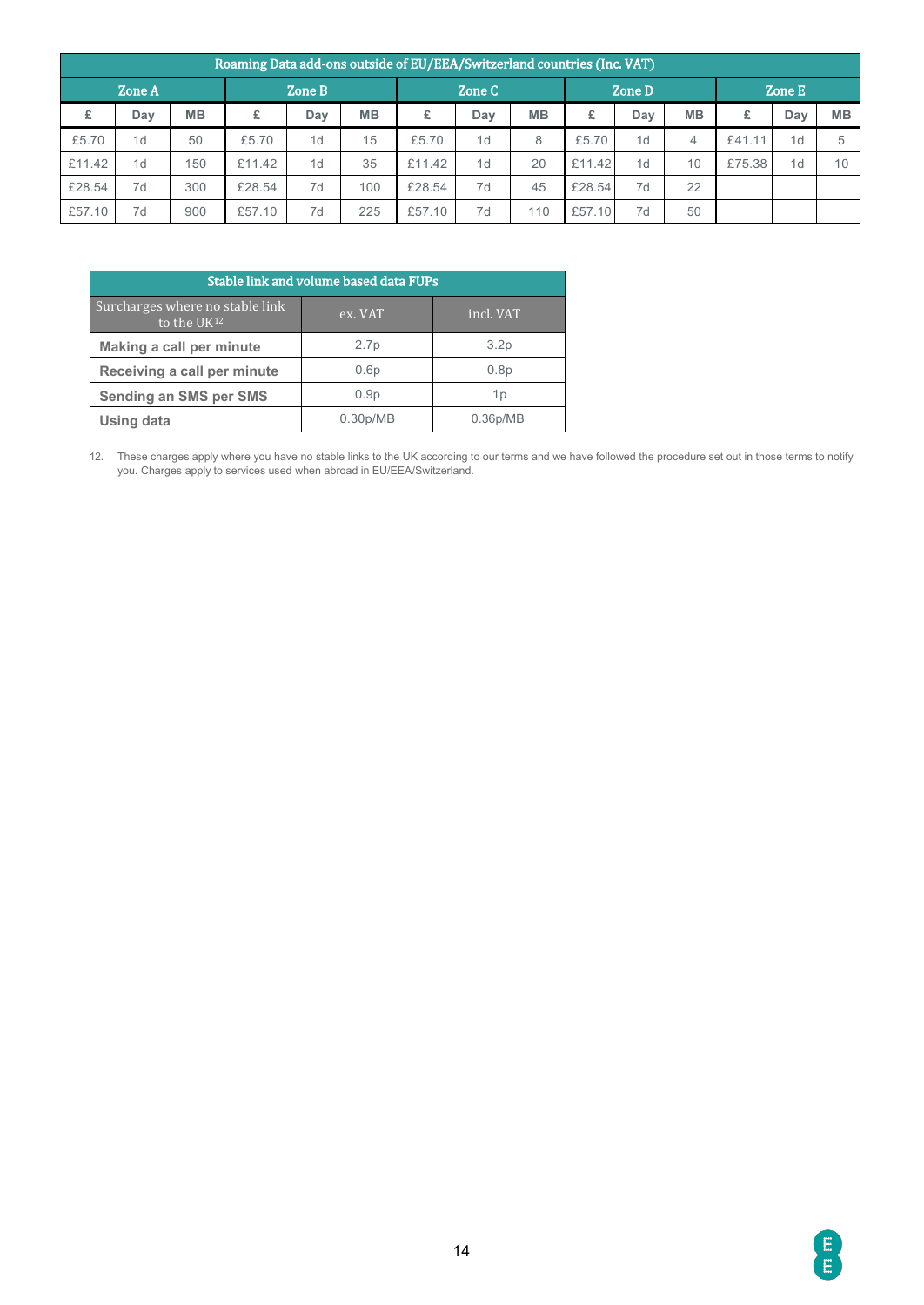| Countries included in the Data whilst roaming Add-Ons (Pay Monthly Plans) |                                |                 |                          |                            |                |  |
|---------------------------------------------------------------------------|--------------------------------|-----------------|--------------------------|----------------------------|----------------|--|
| <b>Zone A</b>                                                             | <b>Zone B</b>                  | <b>Zone C</b>   | <b>Zone D</b>            |                            | <b>Zone E</b>  |  |
| Andorra                                                                   | Albania                        | <b>Benin</b>    | Air & Maritime           | Iran                       | Azerbaijan     |  |
| Armenia                                                                   | Algeria                        | <b>Botswana</b> | Afghanistan              | Iraq                       | <b>Belarus</b> |  |
| Australia                                                                 | Argentina                      | Egypt           | Angola                   | Kazakhstan                 | Rwanda         |  |
| Canada                                                                    | <b>Bahrain</b>                 | Gabon           | Bangladesh               | Kyrgyz Republic            | Seychelles     |  |
| China                                                                     | <b>Brazil</b>                  | Guinee          | <b>Belize</b>            | Laos                       |                |  |
| Dominican Republic                                                        | Caribbean                      | Honduras        | <b>Bhutan</b>            | Lebanon                    |                |  |
| Hong Kong                                                                 | Colombia                       | Ivory Coast     | <b>Bolivia</b>           | Lesotho                    |                |  |
| India                                                                     | Cambodia                       | Jordan          | Bosnia Herzegovina       | Liberia                    |                |  |
| Israel                                                                    | Ecuador                        | Madagascar      | <b>Brunei Darussalam</b> | Libya                      |                |  |
| Japan                                                                     | Indonesia                      | Mali            | <b>Burkina Faso</b>      | Macao                      |                |  |
| Malaysia                                                                  | Greenland                      | Mauritius       | Burundi                  | Malawi                     |                |  |
| Mexico                                                                    | Kenya                          | Mongolia        | Cape Verde               | Mozambique                 |                |  |
| Moldova                                                                   | Kuwait                         | Montenegro      | Cameroon                 | Namibia                    |                |  |
| New Zealand                                                               | Macedonia                      | Morocco         | Central African Republic | Nepal                      |                |  |
| Peru                                                                      | Monserrat                      | Panama          | Chad                     | <b>Netherland Antilles</b> |                |  |
| Qatar                                                                     | Nicaragua                      | Senegal         | Chile                    | Niger                      |                |  |
| Russia                                                                    | Nigeria                        | Serbia          | Congo                    | Pakistan                   |                |  |
| Singapore                                                                 | Oman                           | Sudan           | Cook Islands             | Palestine                  |                |  |
| South Africa                                                              | Philippines                    | Tanzania        | Costa Rica               | Papua New Guinea           |                |  |
| Thailand                                                                  | Saudi Arabia                   | Zambia          | Cuba                     | Paraguay                   |                |  |
| Turkey                                                                    | South Korea                    |                 | Djibouti                 | Sierra Leone               |                |  |
| <b>USA</b>                                                                | Sri Lanka                      |                 | El Salvador              | Suriname                   |                |  |
|                                                                           | Taiwan                         |                 | <b>Equatorial Guinea</b> | Swaziland                  |                |  |
|                                                                           | Ukraine                        |                 | Ethiopia                 | Syria                      |                |  |
|                                                                           | <b>United Arab</b><br>Emirates |                 | <b>Falkland Islands</b>  | Tajikistan                 |                |  |
|                                                                           |                                |                 | Faroe Islands            | Tunisia                    |                |  |
|                                                                           |                                |                 | Fiji                     | Uganda                     |                |  |
|                                                                           |                                |                 | French Polynesia         | Uruguay                    |                |  |
|                                                                           |                                |                 | Gambia                   | Uzbekistan                 |                |  |
|                                                                           |                                |                 | Georgia                  | Venezuela                  |                |  |
|                                                                           |                                |                 | Ghana                    | Vietnam                    |                |  |
|                                                                           |                                |                 | Guam                     | Yemen                      |                |  |
|                                                                           |                                |                 | Guatemala                | Zimbabwe                   |                |  |
|                                                                           |                                |                 | Guyana                   |                            |                |  |

**vVoicemail charges whilst travelling**

Standard roaming rate apply when calling into your voicemail service whilst abroad.

For further details on call costs whilst roaming please refer to the help section of our website, ee.co.uk

If you connect to a local WiFi service on your mobile phone while you're abroad, you won't use any of your Data Roaming Add-Ons while you're using it. Charges for using WiFi will be made by the local provider.